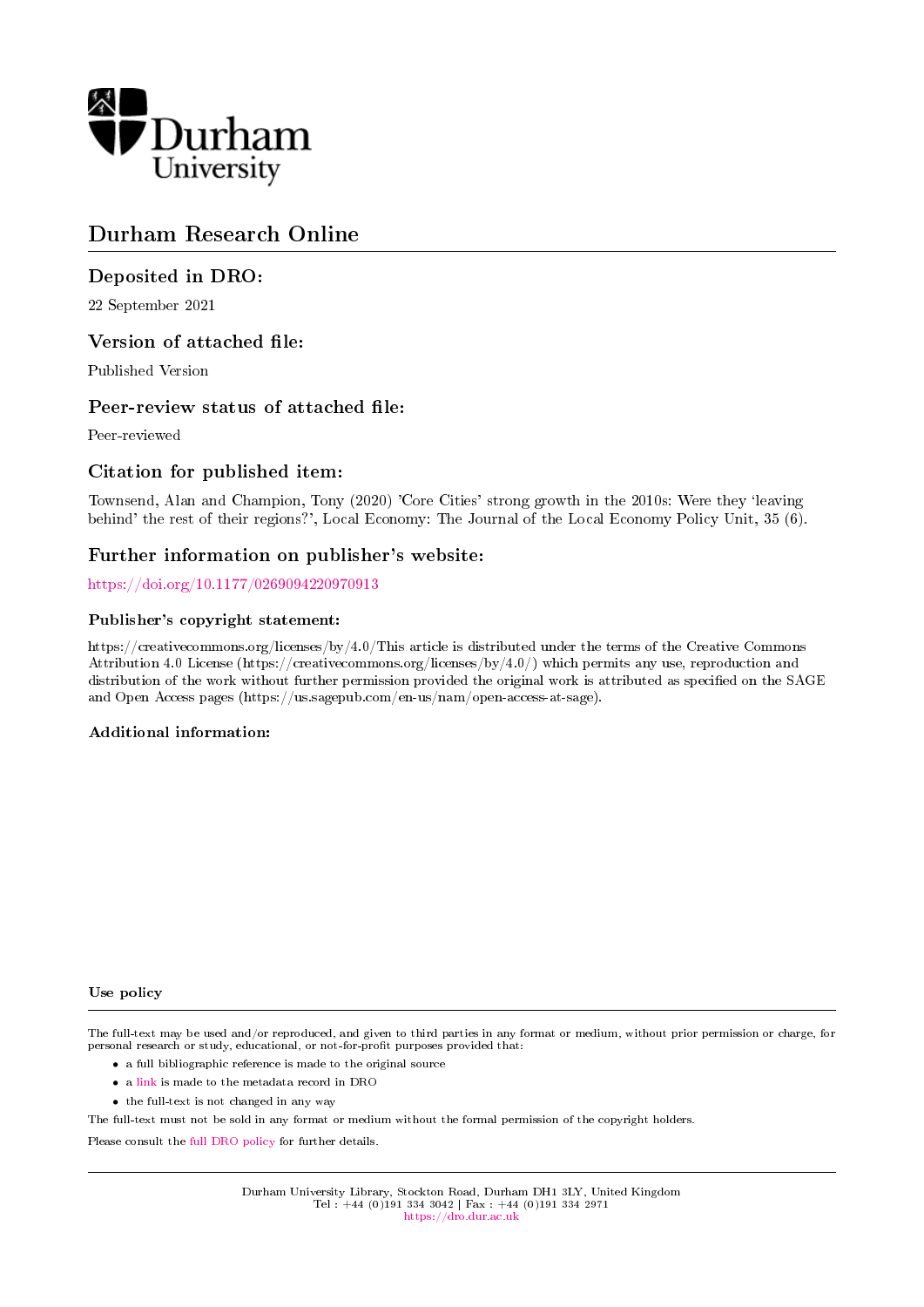Feature

Core Cities' strong growth in the 2010s: Were they 'leaving behind' the rest of their regions?

LOCAL ECONOMY

Local Economy 2020, Vol. 35(6) 566–585  $\circledcirc$  The Author(s) 2020  $\circledcirc$   $\circledcirc$ 

Article reuse guidelines: [sagepub.com/journals-permissions](http://uk.sagepub.com/en-gb/journals-permissions) [DOI: 10.1177/0269094220970913](http://dx.doi.org/10.1177/0269094220970913) <journals.sagepub.com/home/lec>



Alan Townsend Durham University, UK

Tony Champion <sup>to</sup> Newcastle University, UK

#### Abstract

Second-order cities are generally seen as disadvantaged places in the literature on globalisation, but in recent years they have staged a revival in several countries. This article uses two data sources to examine the employment change recorded by Britain's Core Cities between 2012 and 2017, breaking it down by type of worker, occupation and industry. It aims, firstly, to identify which elements of their growth are distinctive compared to the country as a whole and, secondly, to see how far their growth has been emulated by the areas around them that contain the majority of Britain's 'left-behind' places. The article demonstrates the great strides made by the nine provincial cities combined, substantially exceeding the national rate of increase for male, female, full-time, part-time, employee and self-employed work, notably in the three highest status occupational groups and in all industrial sectors apart from manufacturing and transport, especially business services. It is also found that their growth outstripped that of their local, regional and EU comparators, underlining the importance of direct policy intervention for 'left-behind' places rather than relying on 'trickle-down' processes, especially given uncertainties about the sustainability of Core City growth in the wake of COVID-19 and Brexit.

#### Keywords

Core Cities, employment growth, Great Britain, left-behind places, second-order cities

Corresponding author: Tony Champion, Newcastle University, Newcastle upon Tyne NE1 7RU, UK. Email: [tony.champion@ncl.ac.uk](mailto:tony.champion@ncl.ac.uk)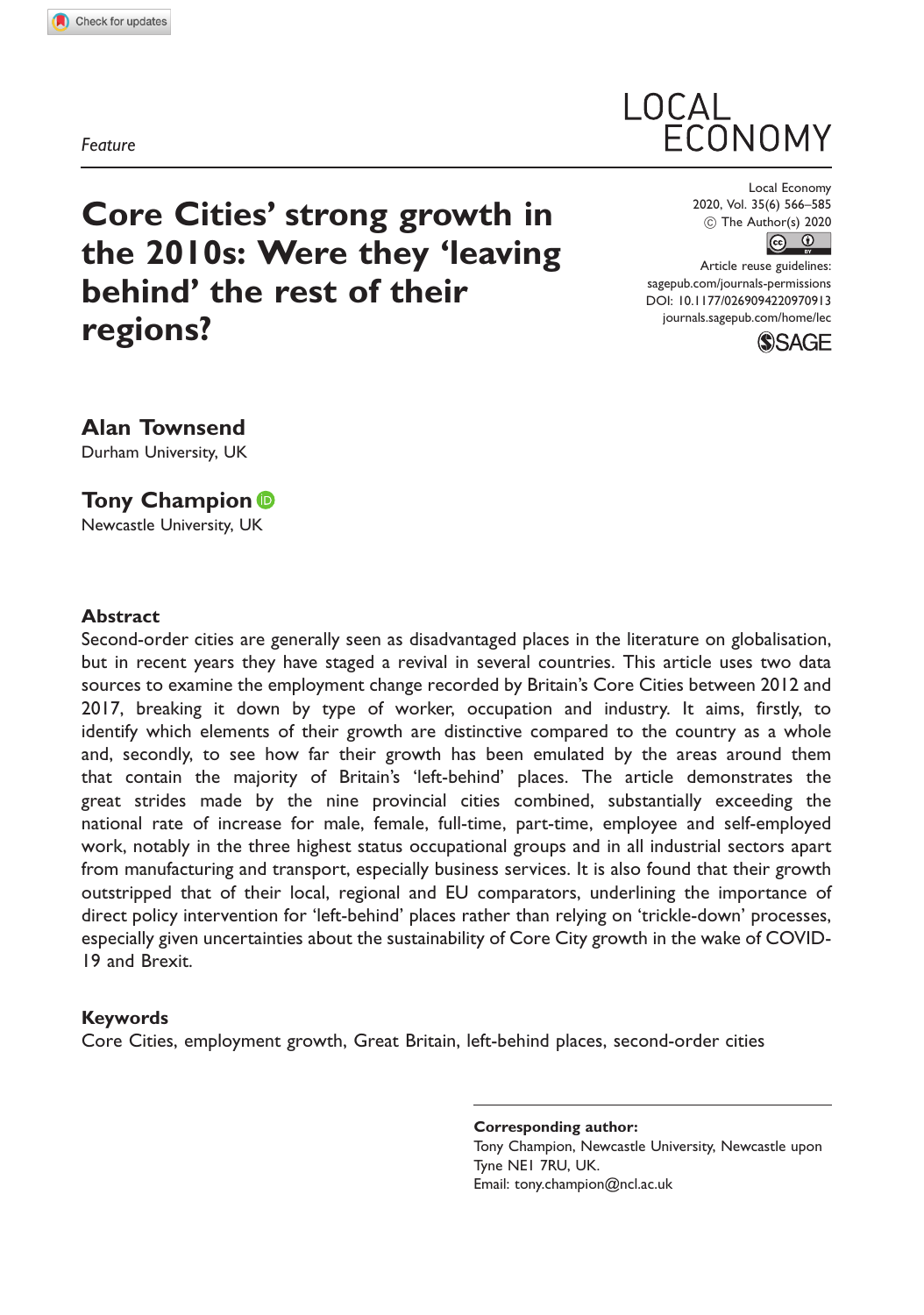## Introduction

In many countries second-order cities tended to rebound in the 2010s after many years of trailing their premier cities. This was certainly the case in Britain with its main regional centres recording a substantial economic upturn from around 2012 after a decade of relatively lacklustre performance. Moreover, according to commentators like *The Economist* (2013), it was a 'growth spurt' that 'left behind' many places in the rest of their regions (rather than leading to trickle-down effects for them), causing greater intra-regional inequality and prompting a political backlash including support for Brexit and pleas for a less city-centric policy stance (Martin et al., 2016; Pike, 2018).

Second-order cities are generally seen as relatively disadvantaged places in the literature on globalisation and the associated triumph of the 'world cities' that have benefited most from the rise of what Gottmann (1961) termed the 'quaternary sector' in his ground-breaking study of Megalopolis on the north-eastern seaboard of the USA. They are seen to lack the critical mass of human capital and other agglomeration economies to be found in the likes of London, New York and Tokyo. As a result, they have tended to miss out on the phenomenal growth that has been occurring in finance, banking, insurance, auditing, legal services and other transactional activities that rely on the dense networks and opportunities for face-to-face contact offered by the largest urban concentrations.

The possibilities for a resurgence of second-order cities at least in the prepandemic era should have come as no surprise to those who have been studying the impact of new forms of communication on both working practices and social behaviour. Indeed, there has been statistical evidence that such a revival of their growth

fortunes has already been underway. Census data on some of the Britain's regional cities revealed considerable growth between 2001 and 2011, building on the revival of city-centre populations in 1991–2001 (Nathan and Urwin, 2006; Rae, 2013). Eurostat data for the 2010s suggests that employment growth of the largest second-order EU27 city regions has on average been exceeding the overall EU rate, especially in the key sectors of professional, financial and business services.

What is newer is the coining of the phrase 'left-behind' applied to towns arguably overshadowed by the growth of provincial cities, together with a related real contrast in people's felt experience, expressed in a marked divergence in voting behaviour between the metropolitan and other areas of developed countries (see, for example Guilluy, 2019, with regard to France). For a considerable time, the standard London-based view was that the best prospect for such towns was for their incorporation, primarily through improved transport links, in city regions strengthened by forces of agglomeration and 'trickledown' (Swinney et al., 2018). Many of the opportunities taken up by the English Regional Development Agencies lay in city projects such as concert halls or waterside offices and flats. The more recently emergent view that there is a strong 'towns versus cities' issue is still refuted by Centre for Cities and Core Cities Group (2018), the UK 2070 project (UK2070, 2020) and Carter (2018), following McCann (2016) writing that the UK prosperity gap (measured in terms of GVA per worker) between large cities, small cities, towns and villages was very small.

Even before voting in the 2016 Brexit referendum (Rodriguez-Pose, 2018) and the 2017 general election (Jennings et al., 2017), however, analysis by Martin et al. (2016) showed that there was a very significant disjuncture between the growing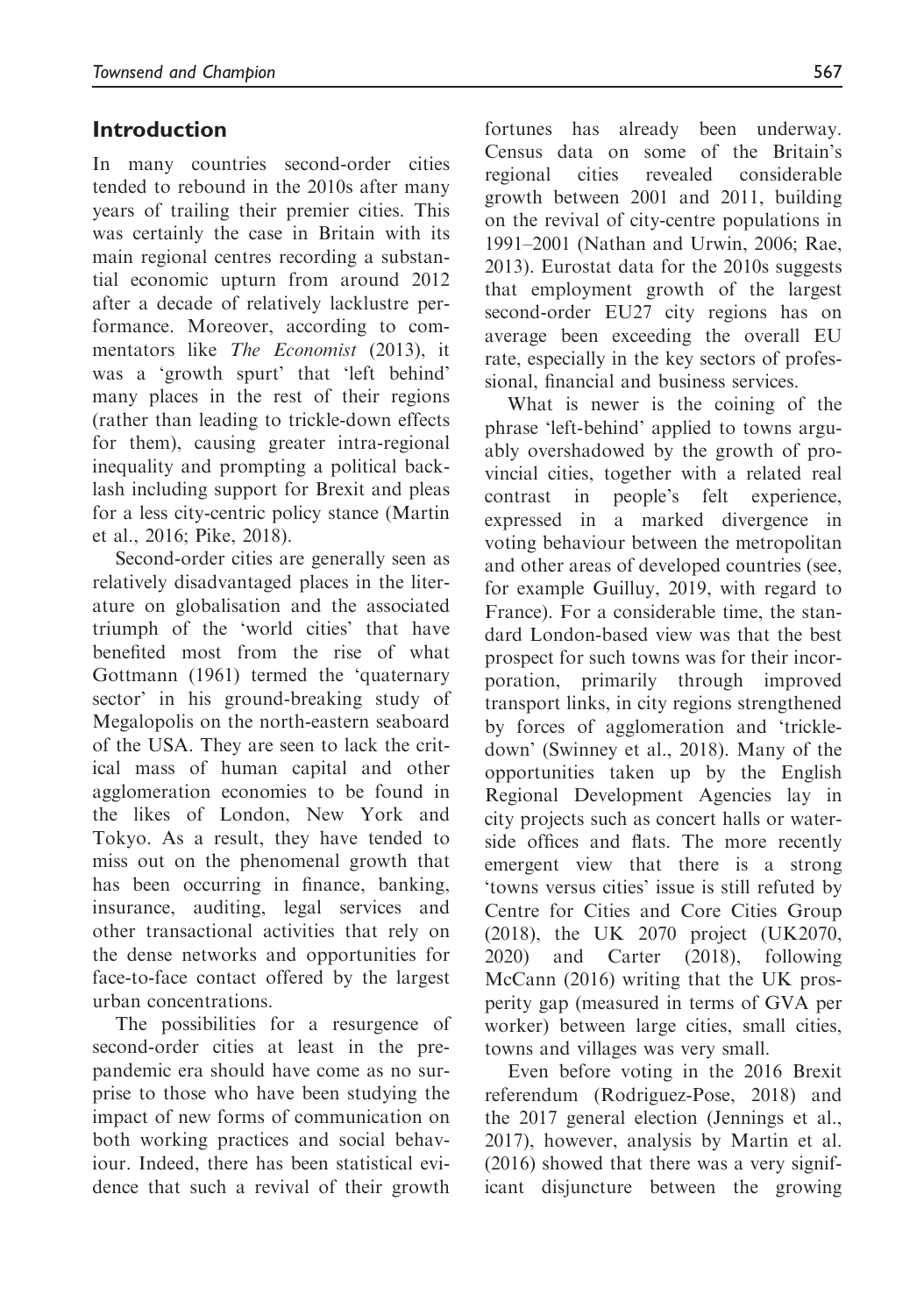prosperity of cities and their hinterlands and that a policy focus on cities with new combined authorities was inequitable. Economic analyses (e.g. by Beatty and Fothergill, 2019) showed the narrowness of the economy of post-industrial areas, notably their dependence on call centres and distribution depots. In recognising the situation, academics argued for a 'less centred' spatial policy structure (Martin et al., 2019; Pike, 2018), and considered possible development policies for 'left behind towns' (Industrial Communities Alliance, 2020; Maclennan and McCauley, 2018; Tomaney and Pike, 2018). Politically, Lisa Nandy, significantly the MP for Wigan, founded the 'Centre for Towns', and the Conservative governments played on the plight of targetable Labour constituencies (often post-industrial towns) in the 2019 election and established the Stronger Towns Fund (Ministry of Housing, Communities and Local Government Towns Fund prospectus, 2019) across a surprising number of English towns, defined at a sub-local-authority level.

This article aims to serve two purposes. The first is to explore the recent experience of Britain's second-order cities in greater depth and discuss its significance, building on previous work that has tracked their economies through the three main recession and recovery periods between the late 1970s and 2012. Secondly, it makes formal comparison of these cities with their surrounding towns, both those located within their 'metropolitan rings' and those situated further afield in their wider regions. A detailed dissection of two kinds of employment record is used to find the principal ingredients of the cities' differential growth in terms of the mixes of skills and industrial sectors involved. These analyses provide a platform for the better understanding of how sustainable this new-found growth of the second-order city-region cores is likely to be. This is a key issue both in the context of the 'levelling-up' policy agenda concerning the divide between London and the rest of the country, and also in relation to the Core Cities Group's claim that a policy of concentrating public investment on their cities remains the most effective way of regenerating their wider regions through a 'trickle-down' process. It also provides a basis for assessing how the major fall-out from the imposition of the COVID-19 lockdown from March 2020 may alter the geography of economic prospects in these two fundamental policy arenas.

### Economic context

There is growing concern about the so-called 'left-behind places' (LBP) across Europe and North America, both in the political arena and in academic circles, associated with issues about their contribution to (or drain on) national economies, about increasing inequalities of deprivation and life chances between places and about a political backlash including anti-establishment voting behaviour (as for Donald Trump in the 2016 US Presidential Election and for Boris Johnson in the 2019 UK General Election). In the UK case, the roots of the disaffection of the LBP can be traced back nearly a century, as they were prominent among the places suffering from the shrinkage of demand for the products of mining and heavy industry immediately after the First World War and especially in the Great Depression years following the Wall Street Crash in 1929. Being accompanied by the growth of light engineering and services in London and the south of England more widely, this engendered a 'North-South drift' in population that mushroomed in the 1950s and 1960s and led to the designation of areas for regional-policy support. These areas became particularly extensive in the late 1970s, blanketing most of northern and western Britain including the far South West and reaching into the West Midlands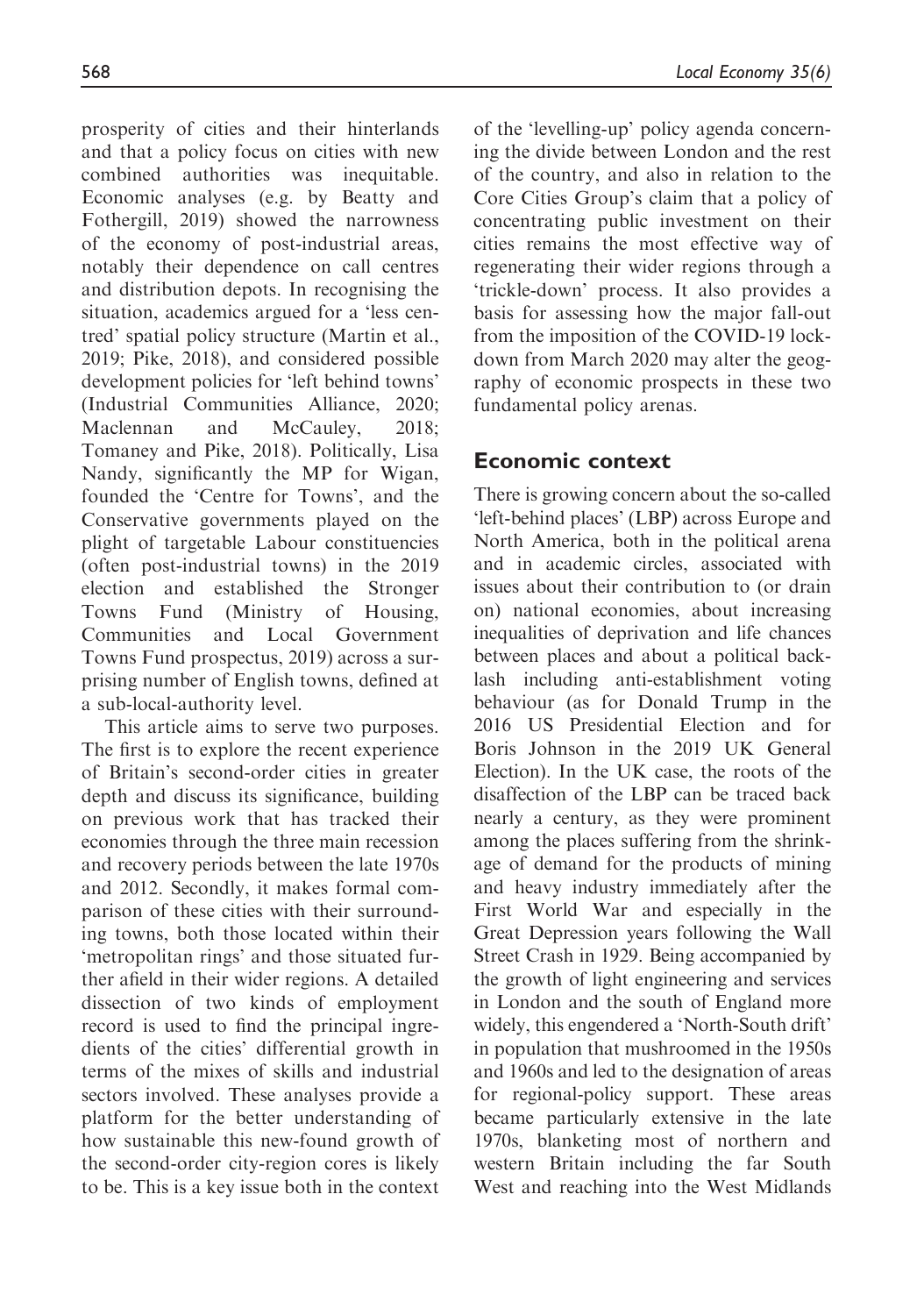in the 1980s following the phase of most rapid deindustrialisation (Townsend, 1983).

Even then, however, it was recognised that the North-South divide – which was being represented as a line running approximately from the Bristol Channel to the Humber estuary (see, for example, Champion et al., 1987: 13, Figure 1.4) – was not separating two entirely homogeneous halves of the country. In their Booming Towns (BT) report, Champion and Green (1985) revealed that, while the southern half of the country accounted for the vast majority of the places scoring highly on the BT Index, it also contained several places that were classified in the lower half of the rankings, mainly around its coastline but also including London at this time. Similarly, a fair number of places north of the line featured in the top half of the rankings, though these were mainly based on smaller centres and reflected a sharp rural–urban contrast here then – a point echoed by a study entitled 'The Northern Lights' (Breheny et al., 1987; see also Champion and Townsend, 1990).

Three decades on, the current picture reflects both continuity and change compared to then. The main element of continuity is the North-South divide, which if anything appears to have become more entrenched over time, not least due to the dramatic turnaround in London's fortunes dating from the late 1980s and associated primarily with the deregulation of the financial services sector in the 'Big Bang' of 1986. This has resulted in a long-term widening of the wealth gap between the two halves of the country, as reflected in a wide range of datasets including on household incomes and worker productivity as documented most comprehensively by McCann (2016). In current writing about the slow growth of UK productivity, concern is expressed that output per head is lagging in both the regions and their Core Cities (OECD, 2020). However, Beatty and Fothergill

(2019) asserted that a very large part of the discrepancy can be attributed to the effects of differential sectoral and occupational structures.

At the same time, London's recovery denotes a sea change from the urban-torural shift that is well documented for the 1970s and 1980s to one where agglomeration economies and other facets of globalising have preferenced the largest urban concentrations in the world economy. There is growing evidence that this tendency may also have been having a positive effect on the trajectory of second-order cities. In the UK, this would certainly seem to be the case for some members of the Core Cities Group that was established in the mid 1990s in order to persuade central government to channel more investment to these secondary agglomerations on the assumption that in this changed world these larger cities stood the best chance of competing with London as well – it was argued – as reviving the fortunes of their wider hinterlands through trickledown effects. By the mid 2010s employment in these cities was growing faster than the national average, though their recovery to 2015, while marked, was slower than London's (Cambridge Econometrics, 2018).

This impressive development raises the question as to whether the urban-to-rural shift has become less marked or even reversed in the regions in which these cities are located. The literature on the UK's regional patterns of growth suggests a fluctuating situation. An analysis covering the long period 1984–2007 by Champion and Townsend (2011) showed that, while employment growth for England's eight Core Cities was generally lower than for the rest of their city regions, it was higher for one of their five periods, namely 1998– 2002. Recent research on the latest decade by Beatty et al. (2019) shows that their 'main regional cities' matched the national rate of growth in employee jobs for 2012–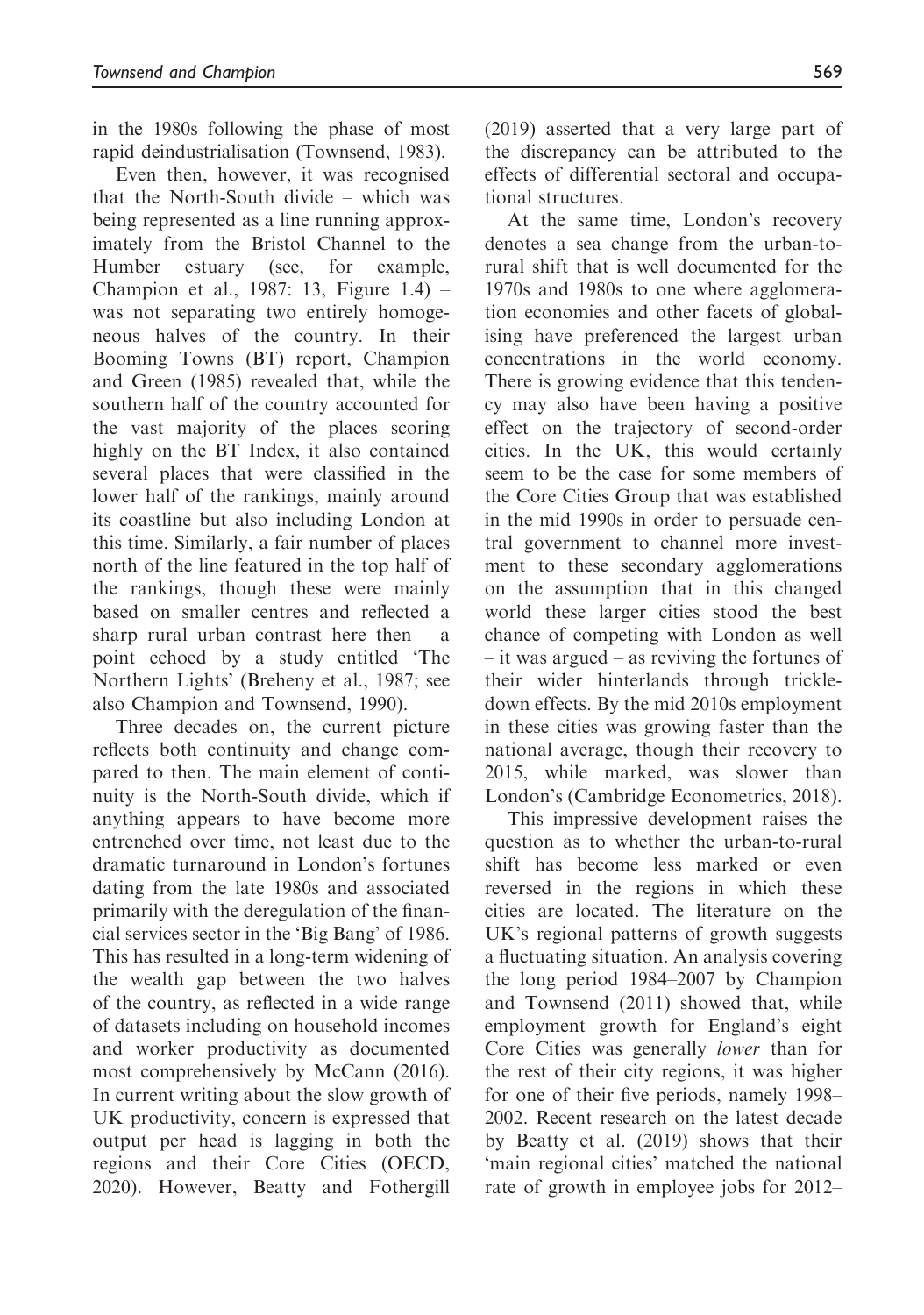2017 – a finding that is broadly in line with our initial analysis for the present article, though when the self-employed and socalled 'flexible working' (see below) are included, then the Core Cities as a group were growing faster than Great Britain as a whole at this time. Beatty et al's (2019) study was focused primarily on the relative performance of their 'former coalfields', whereas here our purpose is to compare the Core Cities with the whole of their wider regions.

## Aims and approach

Against this background, this article investigates two main areas of inquiry. One relates to the Core Cities themselves – both in aggregate and individually – and seeks to establish the extent to which they exceeded the national rate of growth in the 2010s and to discover what combination of activities lies behind this superior performance in terms of types of work, focusing on occupational status and industrial sector. The other area concerns the question of how the growth of the Core Cities compares with that of their immediate hinterlands and their wider surrounding regions. There might conceivably be evidence of a 'trickle-down effect' but, if not, is this because this process might occur only after a time lag or is it because the strong growth achieved by the Core Cities is not of a type that would be expected to flourish in the smaller cities, towns and rural areas around them?

Our study focuses on the nine members of the Core Cities that we have studied previously (Champion and Townsend, 2011, 2013; Townsend and Champion, 2014). These comprise Birmingham, Bristol, Glasgow, Leeds, Liverpool, Manchester, Newcastle, Nottingham and Sheffield, i.e. excluding the more recent joiners Cardiff and Belfast as well as the capitals of England and Scotland which are not members. We define these on the basis of their unitary local authority areas and compare their performance with that of their regions, the latter being split two ways between their immediate hinterlands (defined as the remainders of their former metropolitan counties where relevant and the equivalent NUTS3 areas for the others) and the rest of their regions (where region refers to the current statistical regions of England and the rest of Scotland for Glasgow).

In terms of our data on employment change, as we are concerned primarily with the economy of these places, we use workplace-based counts, referring to where the work is based rather than where the workforce is living. We derive these from two main sources, namely the Annual Population Survey (APS) and Business Register and Employment Survey (BRES). The APS, which is an expanded version of the Labour Force Survey, uses a questionnaire which is administered to a sample of households and collects information on all types of paid work. BRES collects data from employers about their workforce, with full coverage of larger firms together with estimates derived from a sample of smaller firms, but omitting most of those which have no employees. Our focus is on change for the five-year period 2012–2017, but because both our sources are based – entirely or in part – on sample surveys that give less robust results for finer-grained geographies, we use three years' worth of counts to give an average for each of our specified years, i.e. 2011– 2013 for 2012 and 2016–2018 for 2017. It is important to note that full-time students are omitted from the APS's sub-regional data on employment and, while BRES includes those with part-time jobs, its reference point is mid-September, i.e. before the start of term for most universities. Further details about these two sources and the degree of confidence we place in them are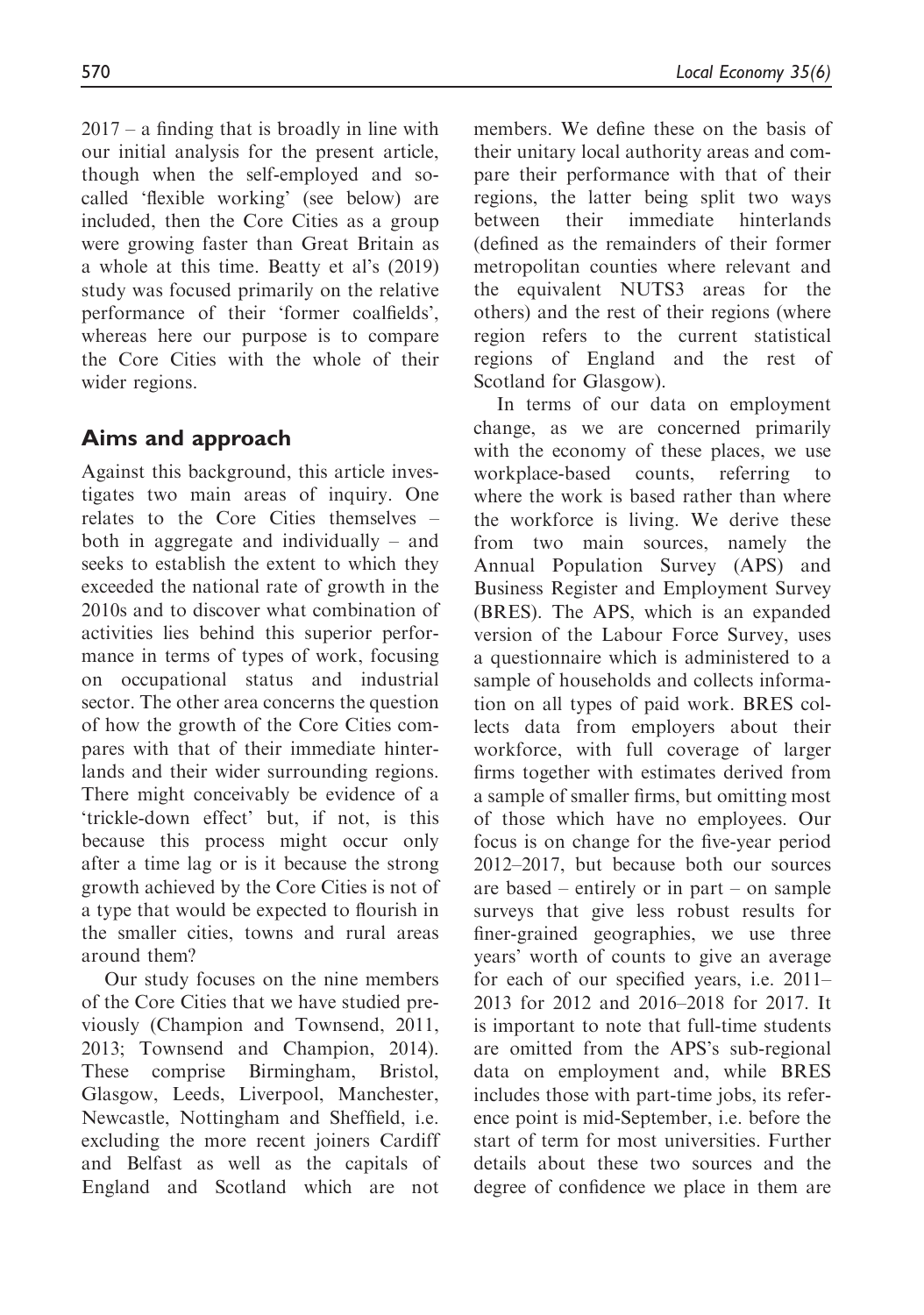given in the relevant sections of results that follow.

## Relative employment growth

This section addresses three main questions: (1) How strongly have our set of Core Cities been growing in terms of employment relative to the national average and does this vary by type of worker? (2) How strongly have they grown compared with their immediate rings and their wider regions, again by type of worker? (3) How much do both these vary across the nine Core Cities individually? As mentioned above, our focus is on the five-year period 2012– 2017, though our data spans 2011–2018 because we have calculated employment numbers for the start and end of the reference period using three-year averages around those years to reduce the effect of sampling error.

The answers to the first two questions are provided in Figure 1, where the columns represent the overall workplace-based employment change rates for the five-year period for the aggregate of the nine Core Cities compared with those for their rings and for the non-metropolitan remainders of their regions and finally with the national (Great Britain) rate. The first panel gives the rates for total employment as defined by the BRES, i.e. employees and those of the self-employed that are registered for VAT or PAYE, while the remaining seven panels are derived from the APS and include all self-employed people and also flexible employment. Despite covering somewhat different definitions of employment, nationally the BRES and APS indicate very similar rates of total employment growth (cf. the first two panels), but for the Core Cities aggregate the APS gives a faster growth rate than the BRES, which would seem to be mainly due to their strong growth in self-employment.

To set this growth of 338,800 jobs in its APS labour market context, it has provided no less than 10.2 net new jobs per 100 of the resident working-age population of the Core Cities at the start of the period, compared with as few as 4.1 in the metropolitan rings and 5.9 in Great Britain as a whole. This is a stark contrast and one that has major repercussions for activity rates, migration and travel-to-work, along with problems of road congestion and railway timetabling between these cities and their surrounding areas.

Precisely to understand the origins of this important "towns versus cities" contrast, the article concentrates on the supply of new employment itself, where the chart shows substantial changes in the structure of change. The two pairs of two-way splits of workers in the further panels are perhaps surprising in revealing appreciably stronger growth of full-time than part-time working over this period, but very little difference between male and females, both nationally and in terms of the pattern across the three types of place.

As regards the first of our three questions, the answer could hardly be more emphatic. The nine Core Cities in aggregate increased their employment numbers at a faster rate than Great Britain as a whole over this five-year period and this applies to all the worker types identified here from the APS – self-employed as well as employees, part-time as well as full-time workers, and females as well as males. Only for the BRES-derived rate is the excess of the Core Cities over the national change rate shown to be rather marginal, which would seem to be at least partly due to this measure including only some of the self-employed. It is appreciated that selfemployment as a whole is very varied in nature; while average income in these small enterprises remains firmly below the average nationally, their growth in our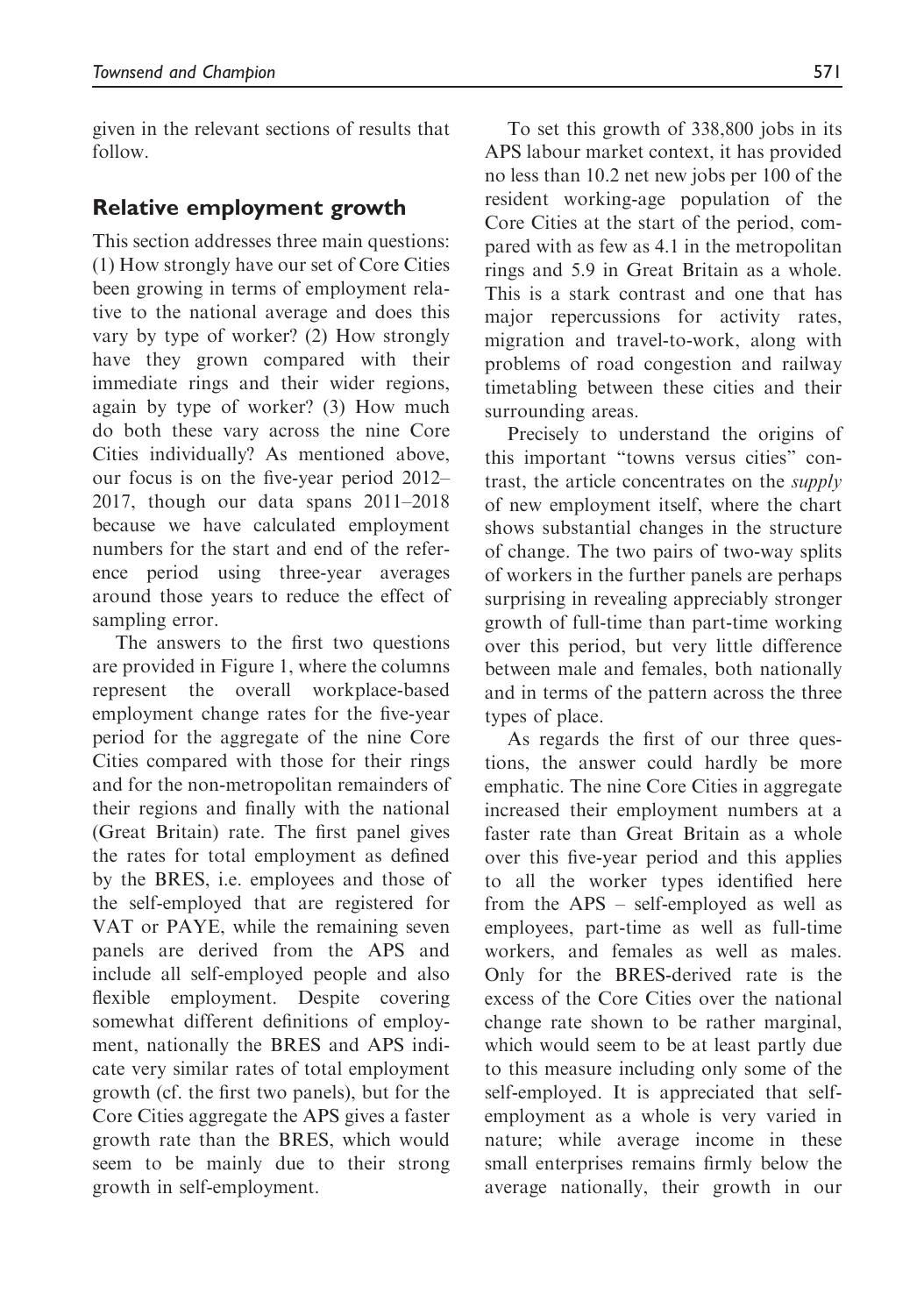

Figure 1. Employment change, 2012–2017, for the nine Core Cities and their wider regional context, by type of worker (Source: first panel calculated from BRES data, the other seven panels from APS data. Selfemp: self-employment).

study period is spread across almost the full range of occupations and industries.

The strong performance of the Core Cities over this period is further underlined by the fact that, again for the nine-cities aggregate, their rings and the rest of their regions display rates that, while positive across all the measures of employment change shown in Figure 1, are not as high as the relevant Great Britain rate in any of the cases. In answer to our second question, therefore, this means that the Core Cities were powering ahead of their surrounding areas at this time. Additionally, it can be seen that the rate of growth steps down progressively with distance from the cities themselves, with the rest of their regions beyond their rings registering the lowest growth rate of the three types of place.

This is compatible with a view of a strong reversal of the urban-to-rural shift that was so dominant in the 1970s and 1980s. However, on the one hand these data do not include the regions around London, i.e. the East and South East regions. On the other, the populations of the regions that we are considering as 'remainders' are principally urban and containing archetypal LBPs, notably North Staffordshire, Lancashire, Tees Valley, Humberside and the Derbyshire Coalfield. It is therefore no surprise that, as their geographies merge into those of the Metropolitan Boroughs attached to Core Cities, the difference between the two outer types of LBP is in all cases much smaller than the gap between these two and the Core Cities themselves, emphasising how much the latter have powered ahead over this period, leaving their surrounding areas and their wider regions as a whole trailing well behind.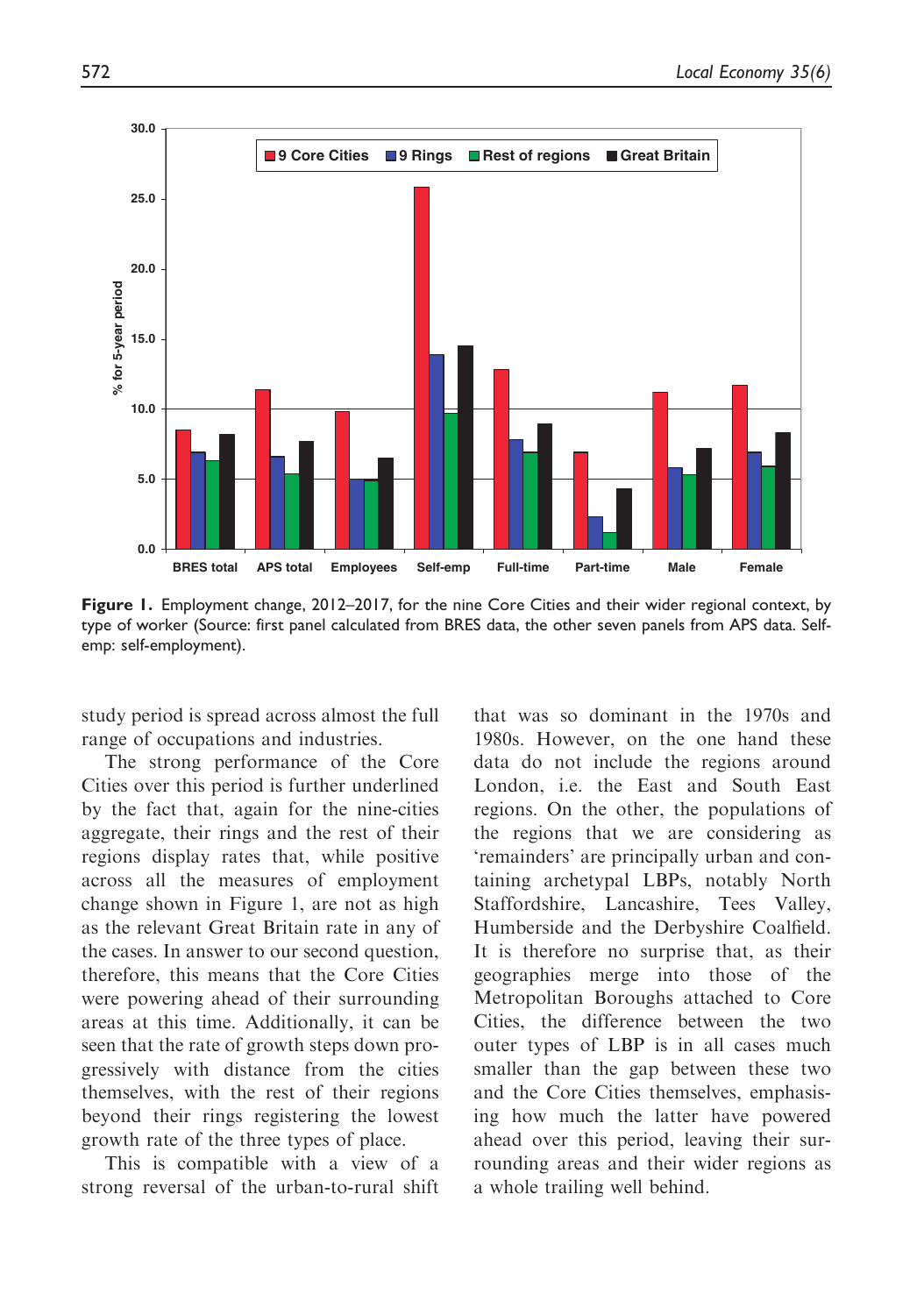

Figure 2. Change in workplace-based total employment, 2012–2017, by Core City (Source: calculated from APS data. Cities are arranged by Core City rate. The national comparator rate for Great Britain is 7.7%).

That is the aggregate picture across the Core Cities combined. Moving to our third question that concerns how much the picture varies across the nine cases individually, the answer is provided in Figure 2 in terms of APS-based total employment. Impressively, city dominance over their rings and wider regions is found for seven of the nine cases, with this embracing all those at the heart of the major industrial conurbations. Moreover, the difference between the city itself and its ring is very large in three cases (Leeds, Liverpool and Manchester) and is marginal only in the case of Newcastle. Indeed, the latter's city rate is below the national rate of 7.7%, as it is too for the cases of Bristol and Nottingham, whose tight boundaries may explain why their rings appear the most dynamic at this time. Generally, the cities'

rings have been growing more strongly than the rest of their regions, the main exceptions being Birmingham's ring – principally the Black Country, outpaced by the rest of the West Midlands region – and Liverpool's ring.

Clearly, therefore, the aggregate pattern of employment growth falling with increasing distance from the city is by no means universal. Indeed, it is substantial in only three of the nine cases, namely Manchester, Glasgow and Sheffield. It is the very strong growth of their rings that stand out for Bristol and Nottingham. Apart from the latter, though, the prevailing pattern is one of city dominance, most notably for Glasgow, Leeds, Liverpool, Manchester and Sheffield where the cities far outstrip the two other types of places.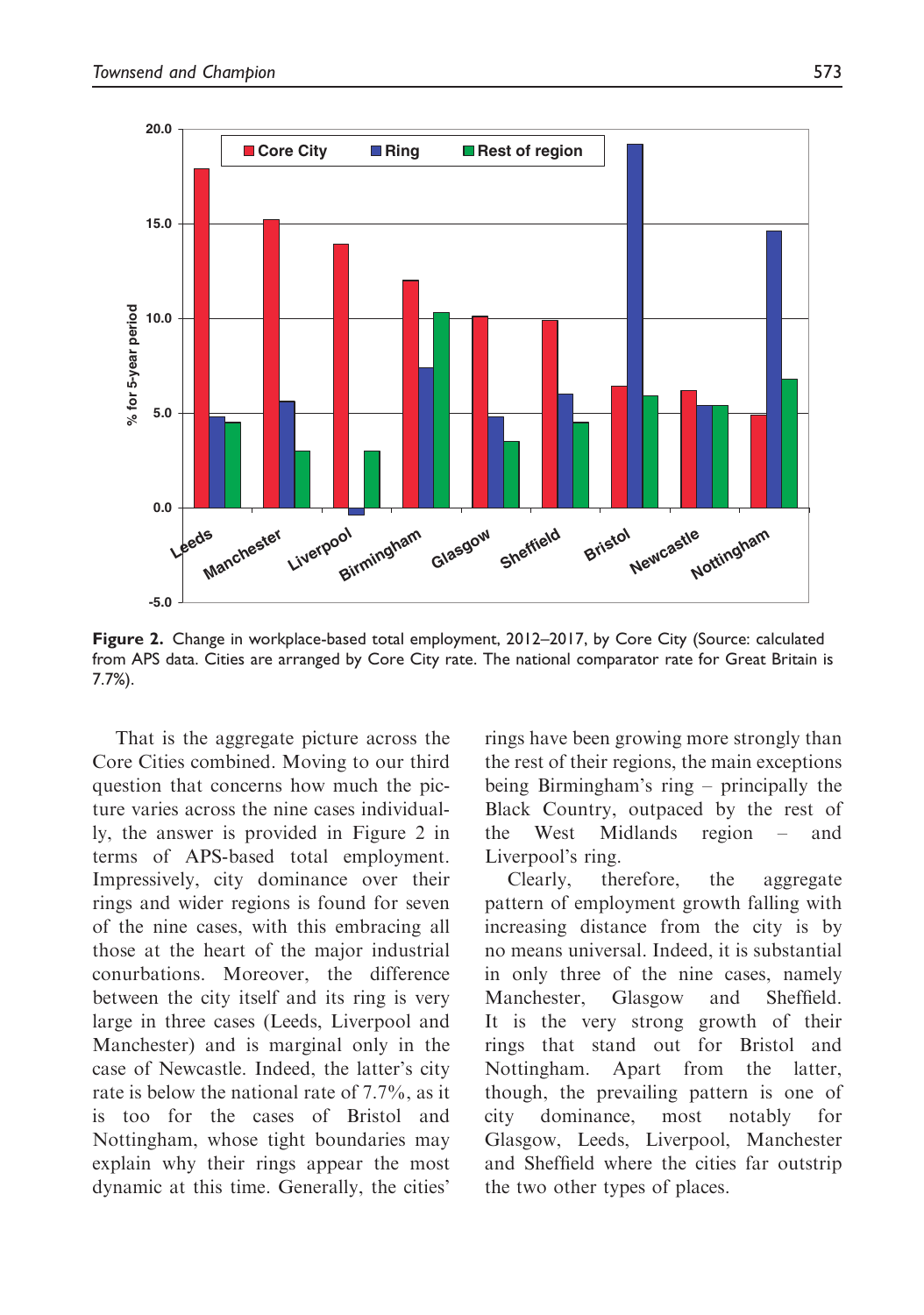In terms of differential growth by the types of worker shown in Figure 1, a breakdown for the nine separate cases (data not shown here) reveals a fairly common swing back to full-time employment and a rough parity of growth rates between males and females. Both of these features show fairly systematically a reversal of the postrecession trends which were reported by Townsend and Champion (2014) among others. Moreover, the pattern of a regular drop-off in rates of change away from the cities is particularly evident in the statistics for self-employment. The cities themselves show stronger percentage growth than the other types in seven of the nine cases, with increases of a third or more in six of the nine cases, and an average of 25.8%. In all, this growth in the numbers of selfemployed accounted for more than a fifth of Core Cities' employment growth.

We contend therefore that selfemployment is rather central to the recent economic expansion of these cities. This is why this article moves on from our previous practice (Champion and Townsend, 2011, 2013) of relying exclusively on BRES and its predecessors to now defining total employment from the APS as in Townsend and Champion (2014 in this journal) which allows full coverage of the self-employed within the analysis. The APS also affords the opportunity for socio-economic insights including the identification of disproportionate increases in white collar and professional employment.

## Types of employment growth

What lies behind the outstanding employment growth of the Core Cities over the past decade? Was their strong performance compared to the national rate and those of their rings and regional remainders due to an increase in particular types of economic activity or did it take place across the board? In this section we answer this question by reference to two key dimensions of employment, namely occupational status and industrial sector, mainly at the broadest level of their classifications but with more detailed sector breakdowns where appropriate and also with some cross-tabulation of occupation within industry. In order to minimise the effects of sampling error but also to concentrate on the main features of these breakdowns, we treat our nine cities as a single aggregate, as also for their nine rings and the rest of the seven regions in which they are situated.

The results for the breakdown into nine occupational Standard Occupational Groups (SOCs) on this basis are shown in Figure 3. Focusing initially on the Core Cities (the top bar in each panel), it can be seen that it is the three highest-status groups that have spearheaded their employment growth in relative terms, led by Associate Professional and Technical (SOC 3) with an increase of 22% over the five-year period 2012–2017, followed by the 21% increase registered by Managers, Directors and Senior Officials (SOC 1) and 18% for the Professional group (SOC 2). These three growth rates are around twice as high as the roughly 8–10% recorded by next strongest groups (SOCs 5, 6 and 9, comprising skilled trades, elementary work and caring, leisure and other service occupations). Meanwhile, their numbers of administrative/secretarial (SOC 4) and process/plant/machineoperative (SOC 8) occupations grew much more modestly and that of sales/customerservice (SOC 7) actually contracted in this period, albeit only marginally. With the latter exception, it would therefore appear that the cities' growth was across the board in terms of occupational groups, but unevenly so. On the basis of the actual numbers (not shown here), fully threequarters (77%) of the overall increase in their employment was generated by the three professional and managerial groups.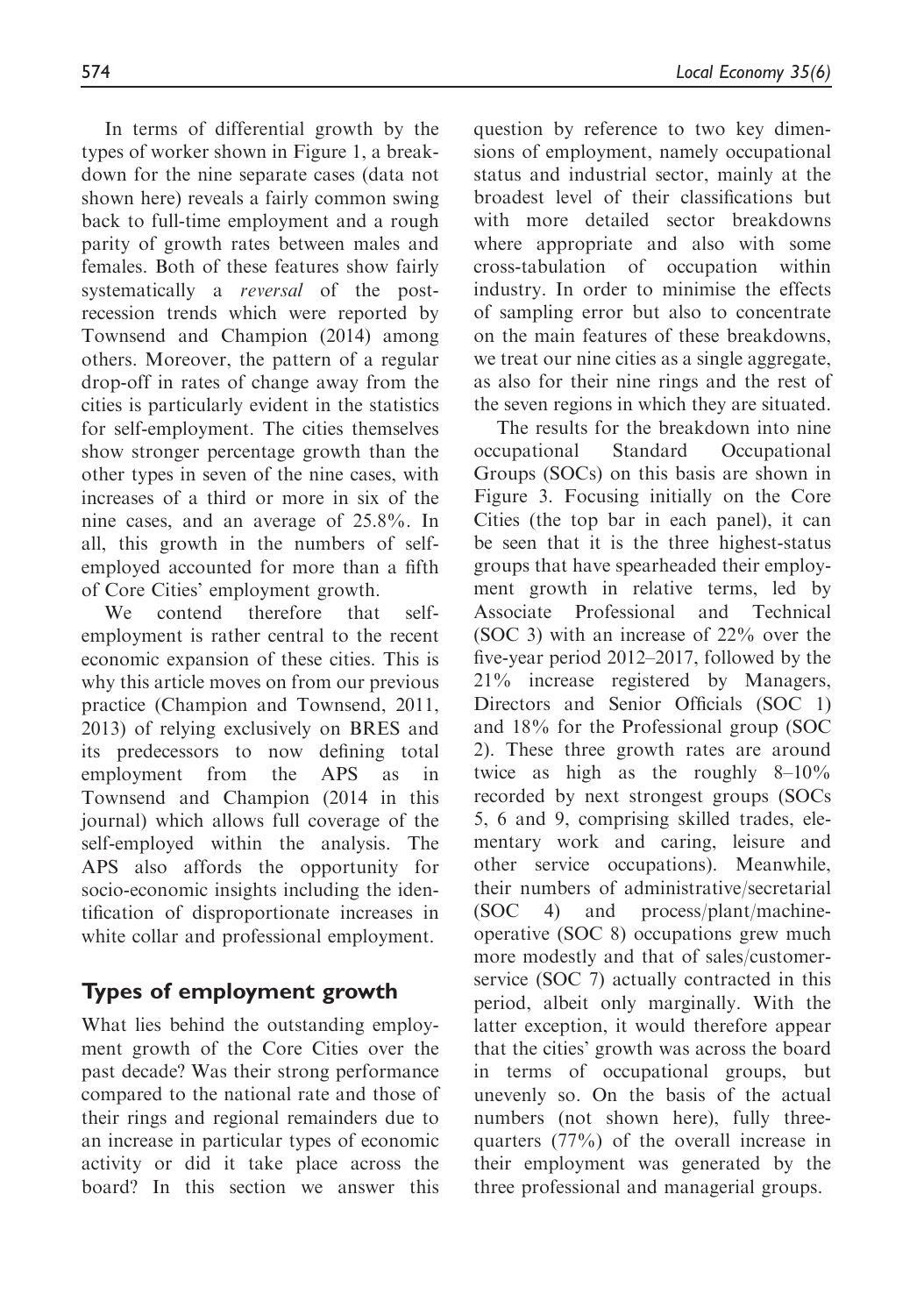

Figure 3. APS workplace-based employment change, 2012-2017, by SOC 2010: Core Cities compared with their rings, regional remainders and Great Britain (Source: calculated from APS data).

In this achievement, the nine cities were somewhat ahead of the national pattern, because for Great Britain as a whole the proportion of total employment growth contributed by SOCs 1–3 was somewhat lower at 72%. In fact, the cities might have been further ahead of the national share if they had not also performed relatively strongly in most of the lower-status occupational groups. In fact, as shown in Figure 3 (by comparing the top and bottom bars in each panel), it was for only two groups of occupations – sales/customer service and process/plant/machineoperatives (SOCs 7 and 8) – that the city aggregate fell short of the national rate, these reflecting their further advance down the path of transfering out of manufacturing and physical services. For the three highest-status occupational groups and especially SOC 3, the cities eclipsed the national performance to an impressive degree.

Similarly, the way that the cities' rings and wider regional remainders performed more poorly than both their cities and the national average for total employment (as shown in the bottom panel of Figure 3 as well as in the previous section) is replicated for the majority of the nine occupational groups. Amongst the three highest-status groups, there is only one exception; namely that their regional remainders saw their SOC 3 grow slightly faster than the national figure, though still well short of the cities' rate. Across the lower groups, the pattern is somewhat more variable. The main roles found here for the city rings is that they performed relatively strongly for three of the six groups, exceeding the national rate for caring/leisure/ other-service, process/plant/machine-operative, and elementary occupations and outdoing the cities' rate in the first two.

The overall picture in terms of employment change by occupation over this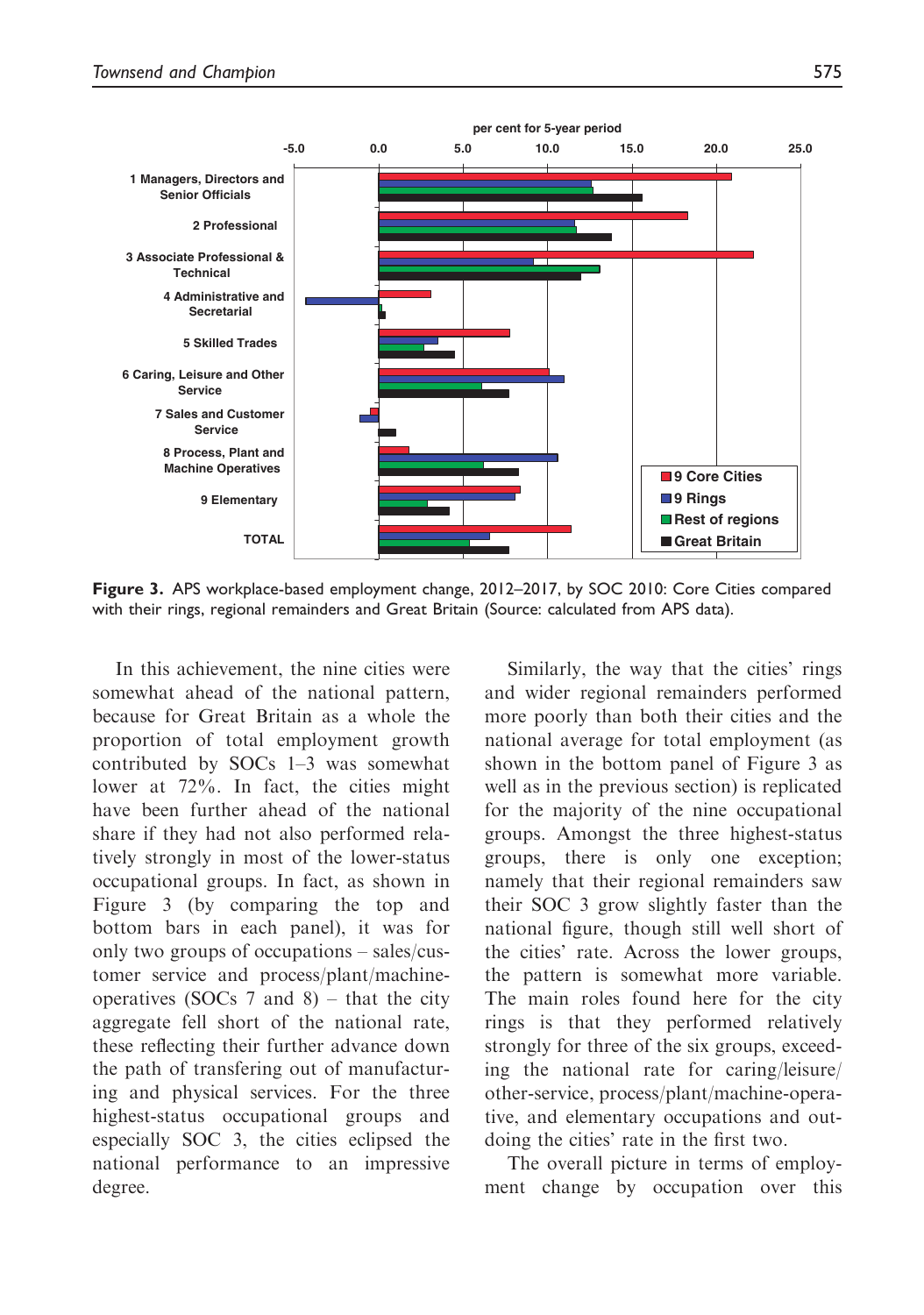

Figure 4. APS workplace-based employment change, 2012–2017, by SIC 2007; Core Cities compared with their rings, regional remainders and Great Britain (Source: calculated from APS data).

five-year period is thus one in which our Core Cities appear to be in the vanguard of the national tendency towards the stronger growth of the higher-status groups. Secondly, while there is some evidence of growth weakening with increasing distance from the cities, as is the case for total employment, the main impression evident from the nine-way grouping is of the cities outstripping both their immediate rings and the rest of their wider regions, this being most notably the case for the top five occupational groups. By contrast, the rings have performed relatively strongly lower down the skills ladder and suggest a more broadly based resurgence from recession with a greater reliance on more routine types of work than the cities. Meanwhile the regional remainders tend to match the rings at the higher-status end of the spectrum, but to lag behind them (and the national rate) at the lower end.

Turning to the other key dimension of employment structure, Figure 4 adopts the same format as used in Figure 3 in order to break down employment growth by industrial sector. If anything, the general dynamism of the cities themselves is even more evident here. Of the seven separate sectors shown (which exclude the farming, fishing, energy and water industries that account for very few city jobs), there are only two cases where the cities' growth rate for 2012– 2017 does not exceed the national rate for the sector. The manufacturing sector stands out particularly starkly, with its net loss of almost 8% of jobs contrasting with the strong growth otherwise. Even for the other sector where the cities grew at below the national average – transport and communications – they managed to achieve a 7.5% increase in jobs, while they exceeded 10% in all the others, including a rise of almost 20% in their 'other services' sector.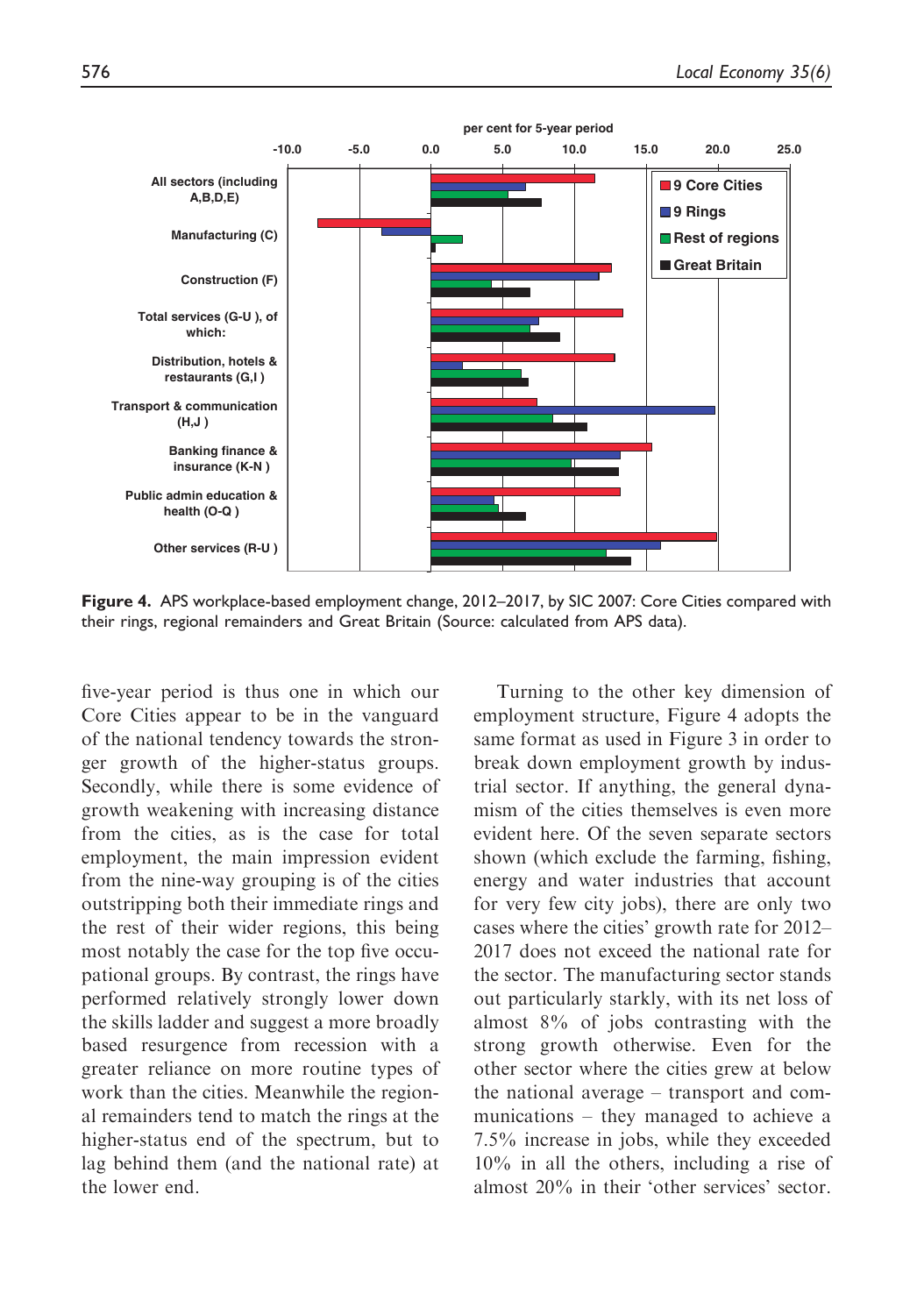In three of these cases – construction, distribution/hotels/restaurants and especially public-administration/education/health – their growth was getting on for twice the national rate.

Not surprisingly, this means that in most sectors the cities grew faster over this fiveyear period than their hinterlands, as also shown in Figure 4. One exception is that of transport and communications where the rings grew hugely faster than either the cities themselves or the regional remainders, reflecting the strong growth of warehousing and logistics 'out of town'. There are three cases where there is a regular reduction in growth rate from the cities through their rings to the rest of their regions that parallels total employment change, these being the construction, banking/finance/insurance and the 'other services' sectors. For the sectors labelled distribution/hotels/restaurants and public-administration/ education/health, however, there is no such regular pattern, while the most distinctive case is that of manufacturing, where the reverse pattern of more positive change further away from the cities is reminiscent of the urban–rural shift of 30–40 years ago.

Figure 4 demonstrates the overwhelming importance of services in the employment resurgence of the nine Core Cities, with an overall increase of 13.4% over the five-year period (see the panel labelled G-U). For further insight into their growth, this APS-based data can be broken down into the type of work involved, distinguishing the self-employed and the 'flexibly employed' from the main group of employees. This is done in Table 1 for the five separate service-sector components.

The relative dynamism of selfemployment in the Core Cities' servicesector growth is very evident from this. As shown in the middle panel of Table 1, this grew at a faster rate than employees in four out of the five components, in fact by 52,000, accounting for 14.7% of the nine cities' total service-sector increase over the five years. Moreover, for all five components their self-employed numbers increased faster than the national rate (shown in the bottom panel), with the strongest differential shifts being in K-N (but this probably more in small enterprises rather than the named groups of 'banking, finance, insurance etc.' – see below for more on this) and in R-U (the miscellaneous group containing arts, entertainment and recreation).

A further net gain of some 10,000 in the Core Cities' service-sector growth over this period is accounted for by 'other flexible' people. These comprise temporary employees whose job is not permanent, not the respondent's intentions about that job, and include seasonal and casual work, fixed-term contracts and agency temping. As Table 1 shows, they are – perhaps surprisingly given the attention given them in recent journalistic and political commentary – not a major feature here, with the major point being that growth was confined principally just to the distribution, hotels and restaurants (G and I) component, and was not recorded as the main feature there.

More precise insights into the distinctive nature of Core Cities' service-sector employment growth at this time can be obtained from the more detailed sectoral breakdowns available from the BRES, albeit with its data including only certain types of self-employment (see 'Aims and approach' section). Table 2 highlights the four-digit service-sector industries that changed most in job number between 2012 and 2017, i.e. by at least 7200 jobs in either direction, giving a total of 12 gainers and just two losers. The table also compares the five-year rate of growth for the nine cities with the rates for their two types of hinterland and also the national rate.

What emerges from dividing up the higher-level groups used in Figure 4 and Table 1? As regards 'public administration,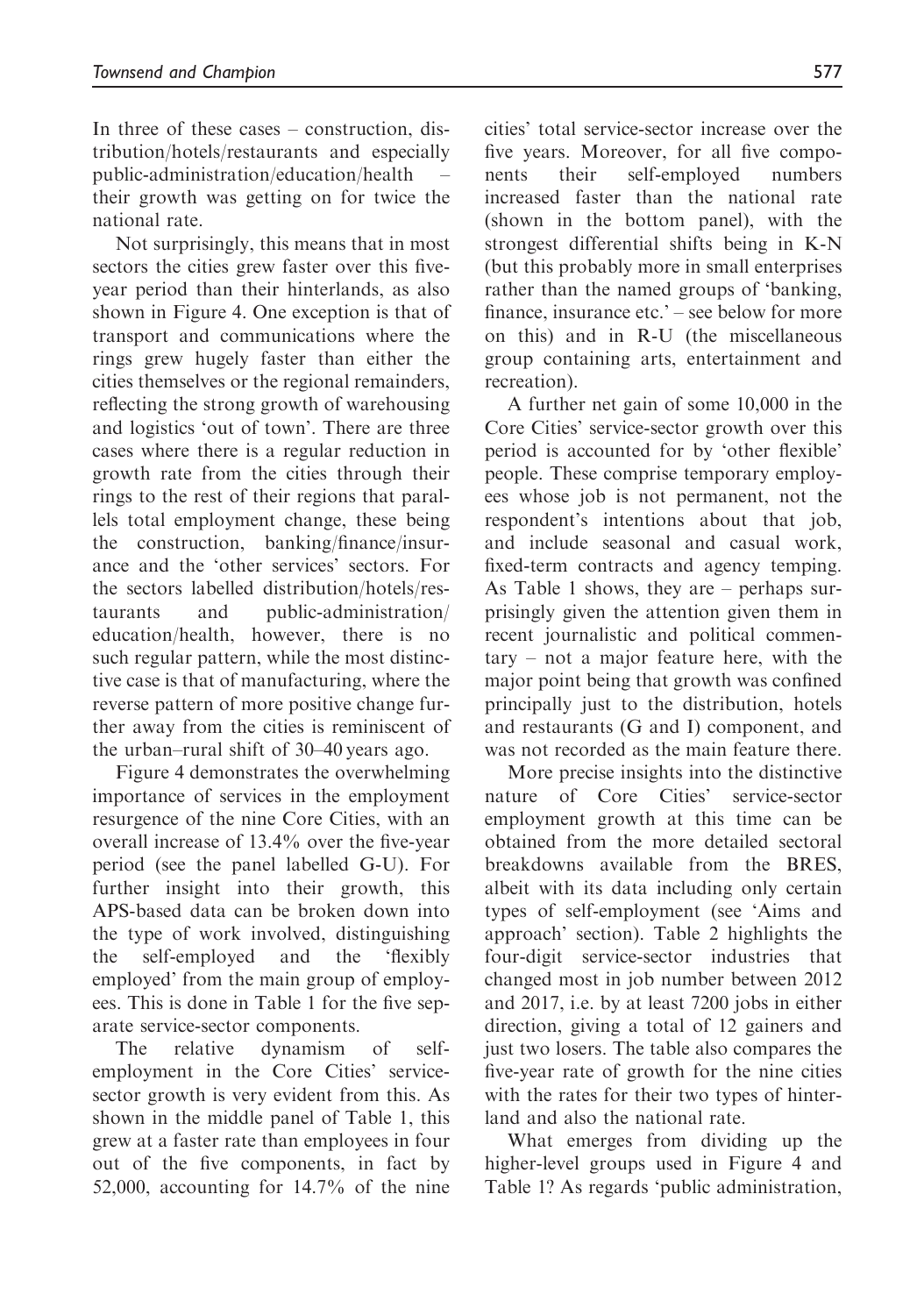| Type of work                 | G & I          | H 8     | $K-N$   | O-O            | <b>R&amp;S</b> |
|------------------------------|----------------|---------|---------|----------------|----------------|
| Change (000 s)               |                |         |         |                |                |
| Total employment             | 69             | 22      | 86      | 141            | 32             |
| Employees                    | 54             | 9       | 68      | 129            | 18             |
| Self-employment              | $\overline{4}$ | 6       | 22      | 9              | П              |
| Other flexible               | 12             | $-4$    | $-3$    | $\overline{4}$ |                |
| Change (% for period)        |                |         |         |                |                |
| Total employment             | 13.1           | 7.6     | 16.0    | 13.9           | 21.3           |
| Employees                    | 11.8           | 8.6     | 14.6    | 14.3           | 18.1           |
| Self-employment              | 8.5            | 13.4    | 36.0    | 20.8           | 35.7           |
| Other flexible               | 44.0           | $-28.6$ | $-10.5$ | 5.4            | 11.3           |
| National rate (% for period) |                |         |         |                |                |
| Total employment             | 7.2            | 11.5    | 13.7    | 7.0            | 14.3           |
| <b>Employees</b>             | 7.0            | 11.0    | 13.0    | 7.2            | 12.3           |
| Self-employment              | 4.8            | 11.4    | 20.3    | 16.2           | 20.9           |
| Other flexible               | 15.8           | $-3.1$  | $-4.0$  | $-2.6$         | 4.9            |

Table 1. Service-sector employment change, 2012–2017, by type of work, for nine Core Cities compared with the rate for Great Britain.

G & I: distribution, hotels & restaurants; H & J: transport & communication; K-N: banking, finance & insurance; O-Q: public administration, education & health; R-U: other services.

Source: Authors' calculations based on APS data downloaded from Nomis.

education and health' (O-Q), we find the Core Cities benefiting from being disproportionately home to two of the main national growth industries of 'tertiary education' and 'hospital activities'. The role of tertiary, principally university, growth in this period will itself have generated many service multipliers (but these overall BRES data cannot include many student part-time employees, being for mid-September, i.e. before the start of the academic year). By contrast, the analysis from which this table is constructed also reveals that technical colleges and general medical practice, which are more widely distributed across the metropolitan rings and beyond, lost employment at around the national rate in all types of area (data not shown here because their total change was under 7200). At the same time, continuing from the 2008–2009 recession, Core Cities lost jobs in public administration itself – a significantly worse record than our other categories of area (see the penultimate row in Table 2).

In the case of 'banking, finance and insurance etc'  $(K-N)$ , it can be seen that the very title of this group is out of date, this being due to internal structural change. On the one hand, continuing the restructuring initiated by the recession of 2008–2009, the number of those working in the Core Cities' banks and building societies fell by over 8000 over the five-year period, a drop of one in eight in their staff – similar to that elsewhere in Britain except that the cities' rings sustained an even greater relative hit (see the bottom row of Table 2). On the other, we see the strong growth of four industries classified as M, many of these tending to be serving other firms as producer and business services rather than the general public and thus growing faster in the Core Cities than in their surrounding areas. Nonetheless, as shown previously in Table 1, this sector overall diversified in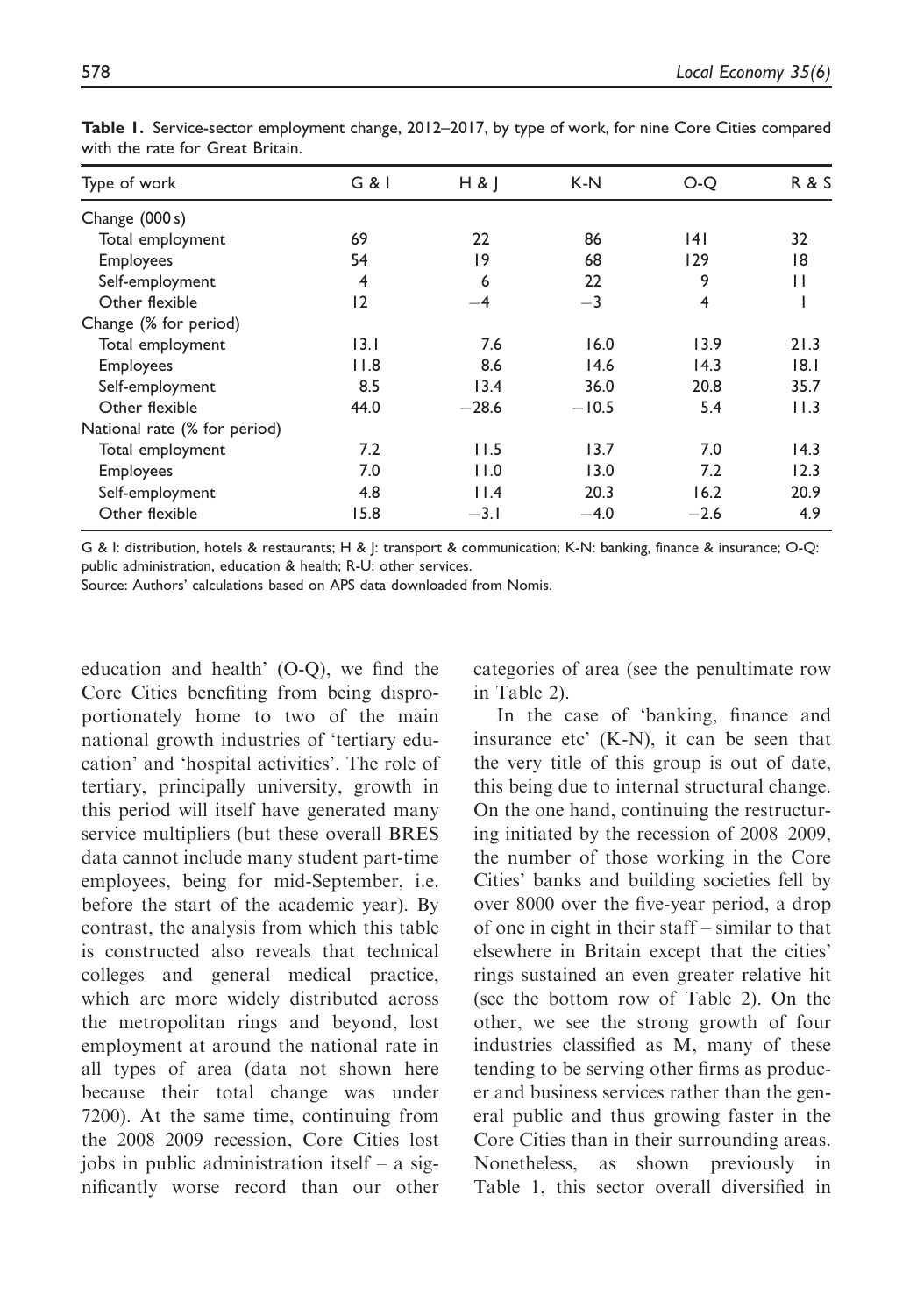|                                                            | 9 Core Cities |                  | Rings            | Rest of<br>regions | Great<br><b>Britain</b> |
|------------------------------------------------------------|---------------|------------------|------------------|--------------------|-------------------------|
| Industry (sector as in                                     | Change<br>(N) | Change<br>$(\%)$ | Change<br>$(\%)$ | Change<br>$(\%)$   | Change<br>$(\%)$        |
| Figure 4 and Table 1)                                      |               |                  |                  |                    |                         |
| Largest gains for the cities                               |               |                  |                  |                    |                         |
| Restaurants (I)                                            | 22,800        | 29.8             | 23.4             | 20.5               | 24.9                    |
| Hospital activities (Q)                                    | 19,500        | 9.5              | 3.0              | 9.3                | 11.2                    |
| Tertiary education (P)                                     | 15,000        | 16.0             | $-3.7$           | 7.7                | 12.3                    |
| Computer consultancy (H)                                   | 13,000        | 55.3             | 28.9             | 33.0               | 35.8                    |
| Accounting, bookkeeping & auditing;<br>tax consultancy (M) | 11,500        | 31.8             | 15.4             | 32.8               | 25.8                    |
| Engineering activities and<br>related consultancy (M)      | 10,300        | 35.4             | 27.1             | 20.9               | 20.4                    |
| Internet/ mail order retail (G)                            | 9000          | 207.7            | 38.8             | 58.9               | 65.6                    |
| Business & other management<br>consultancy (M)             | 8300          | 29.2             | 31.9             | 16.7               | 31.9                    |
| Warehousing & storage (H)                                  | 7800          | 74.6             | 48.8             | 41.5               | 44.7                    |
| Computer programming (H)                                   | 7700          | 73.0             | 19.2             | 54.8               | 46.7                    |
| Legal activities (M)                                       | 7300          | 12.9             | 16.9             | 13.1               | 4.7                     |
| Primary education (P)                                      | 7300          | 9.6              | 1.6              | 1.5                | 2.6                     |
| Largest losses for the cities                              |               |                  |                  |                    |                         |
| General public administration (O)                          | $-7200$       | $-9.3$           | 3.2              | $-2.0$             | 0.6                     |
| Banks & building societies (K)                             | $-8300$       | $-12.5$          | $-18.2$          | $-13.4$            | $-11.3$                 |

Table 2. Change in employment for the four-digit service-sector industries recording the largest job changes for the nine Core Cities, by type of area, 2012–2017.

Source: Authors' calculations from BRES data downloaded from Nomis.

Core Cities through a 36% growth in self-employment (suggestive of 'tech startups') together with growth at the national rate of 14.6% in employees. In this case, there was no general 'differential shift' in performance compared with national rates of change, simply strong growth due to the Core Cities' inherited structural advantage in this sector.

These heads contain many of the leading business services which expanded each by 7200 or more employees in Core Cities, 2012–2017, as shown in Table 2 – notably activities in accountancy and law, together with engineering, management and taxation consultancy. Closer inspection of the table shows that these professional groups expanded at a higher rate in Core Cities than they did on the national scale, while they exert what appears to be a 'shadow effect' on the metropolitan rings, which expanded at a lower rate than the Core Cities, and in some cases the 'remainder of regions'.

The 'transport and communications' group (H,J) provides three examples of growth at rates greater than 50% for the Core Cities, ranging across industries associated with both white collar and blue collar activities. From Table 2 we see not only the growth of computer programming and computer consultancy – no doubt including tech. start-ups – at rates far above the national average and the rates for the other two types of area, but also warehousing and storage featuring much stronger growth for the cities than elsewhere. There is even more of a shadow effect on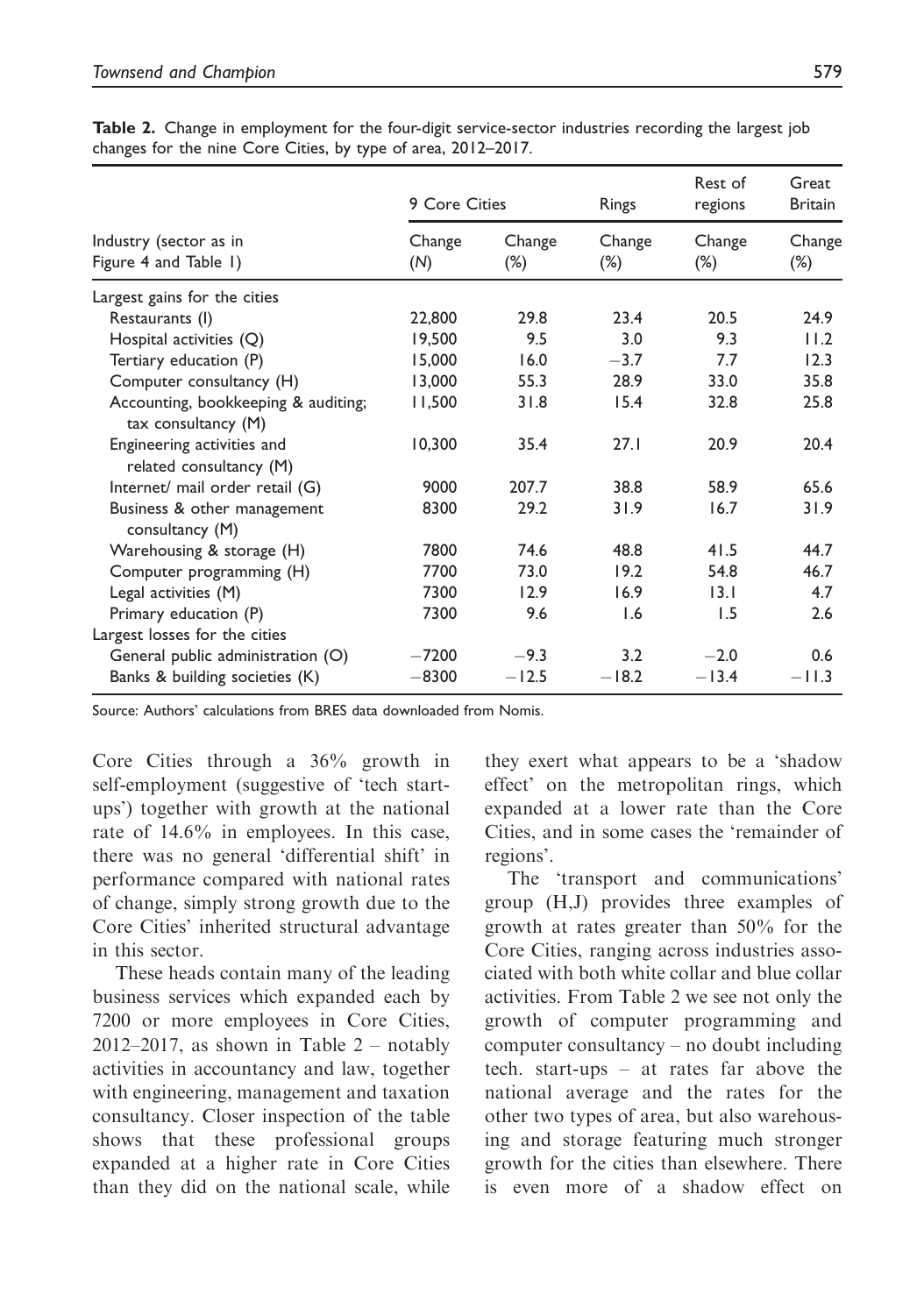metropolitan rings from 'distribution, hotels and restaurants' (G,I), with a high rate of growth from internet-based retail and mail-order activities, and faster than national growth in Core Cities in the largest single group of the list, restaurants, with a higher than national share of full-timers. This feature is supported by the growth of 'pubs, bars and licensed clubs', albeit this being too small to appear in Table 2 listing.

In sum, with all but two of the Core Cities' 12 leading growth industries of 2012–2017 exceeding the national rate of growth, the main generators of their recent economic growth are broadly threefold. In particular, they have greatly benefited from their very large institutional infrastructure of universities and hospitals. Secondly is their expanding role in the emerging internet economy of computer programming, consultancy and internet sales. Thirdly, they have seen the strong growth of professional business services (rather than banking, building societies and public administration), together with supporting hospitality services.

By contrast, the cities' rings – while expanding their employment in all but one of the Core Cities' 12 main growth sectors – fell behind the Core Cities in all but two, as well as falling behind the national rate in the majority of these headings. Although there is research evidence of office decentralisation in particular circumstances (as to Manchester Airport or to the M4 strip north of Bristol), it appears that even the geographically closest of 'left-behind towns' to the Core Cities are poorly equipped with a sectoral and professional structure to reassert their economic position (Industrial Communities Alliance, 2020; Maclennan and McCauley, 2019; Tomaney and Pike, 2018).

It is not within the scope of this article to prescribe solutions to the problems of the 'left-behind towns'. While the use of workplace employment data is meant to provide

a closer approach to causation in terms of location in economic geography, it is not meant to exclude the great importance of cross-boundary commuting to Core Cities from metropolitan rings and beyond, to be considered in relevant strategic and transport planning. However, the issues clearly extend far beyond this in terms of skills training, town-centre improvement and community regeneration in LBPs.

## How far do these results reflect international trends?

In first and second sections, the article made international comparisons. The emphasis on white-collar services (K-N and O-Q) shown in the chart and tables of the last section carries new interest, both domestically for showing the stage of dominance which they have reached in the overall trends of the cities of provincial Britain, and also internationally because we find that these trends are also well established in other countries. It is relevant to hark back to Gottmann (1961).

One wonders whether a new distinction should not be introduced in all the mass of nonproduction employment: a differentiation between tertiary services – transportation, trade in the simpler sense of direct sales, maintenance, and personal services – and a new and distinct quaternary family of economic activities – services that involve transactions, analysis, research, or decision-making, and also education and government. (p. 576)

'This evolution is a world-wide phenomenon, certainly well advanced all over the United States and in several European countries' (p. 566). ONS's sharing of an SIC with Eurostat enables us to compare the record of our major sectors with those of the EU28 and its leading city regions.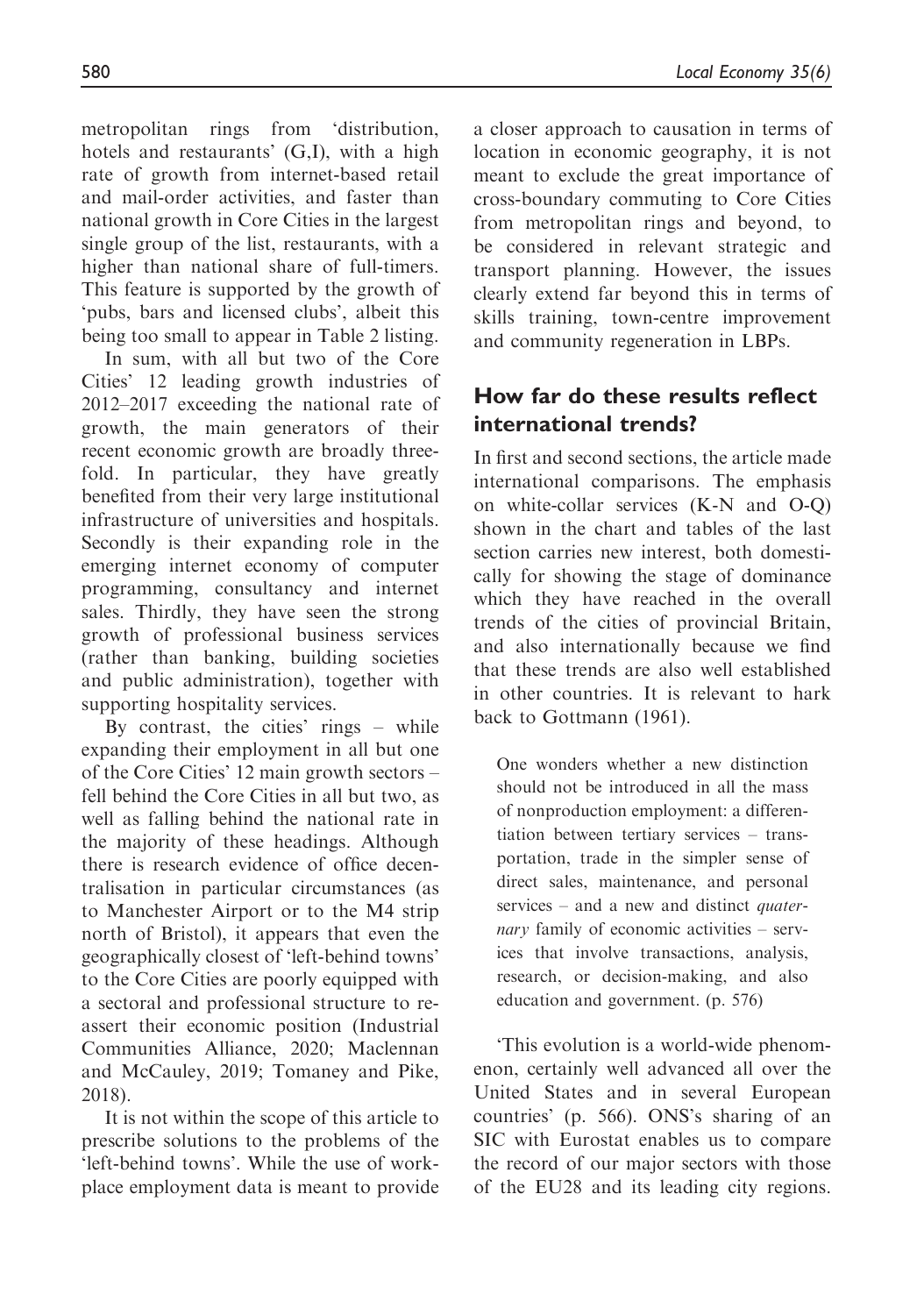

Figure 5. European employment change, 2012–2017, by sector, % for period (Source: Calculated from Eurostat data for NUTS2 areas. The eight GB city regions exclude Glasgow (West Central Scotland). The seven EU city regions are the second-largest NUTS2 areas of the EU27's seven largest countries (by population): Antwerp, Hamburg, Barcelona (Catalunya), Marseille (Provence-Alpes-Cote d'Azur), Milan (Lombardia), Rotterdam (Zuid Holland) and Krakow (Malopolskia)).

Chi-squared test scores (Townsend, 2019) were used for each of 19 industries to determine whether there was a significant difference between the expected frequencies and the observed frequencies by country for 2013–2018. In this case, the greatest similarity across the 28 countries in rate of change was shown by industry M, Professional and Scientific Services, followed by P, Education, J, Information and Communication, and Q, Health and Social Work. That is to say, the most expansive groups in Figure 4 and Table 2 in Britain's Core Cities were sharing in a reliably widespread international growth of white collar employment.

At the EU scale, we have to make any comparison at the scale of city regions, specifically at the level of NUTS 2 areas. In the UK, these usually equate with former metropolitan counties, like our EU cases both including and surrounding second-order cities; in the EU the second cities of the seven largest other EU countries by population (see note to Figure 5). What is most marked, using Eurostat data throughout for the seven combinations of sectors used in Figure 5 and the previous tables and charts, is that:

- Britain's city *regions* exceeded the rate of employment growth in all service sector groups for the average of the seven EU city regions and in the EU as a whole;
- Remarkably Great Britain's rates of employment increase exceed those of the EU in all the service sectors and in employment as a whole, though with the notable exception of manufacturing.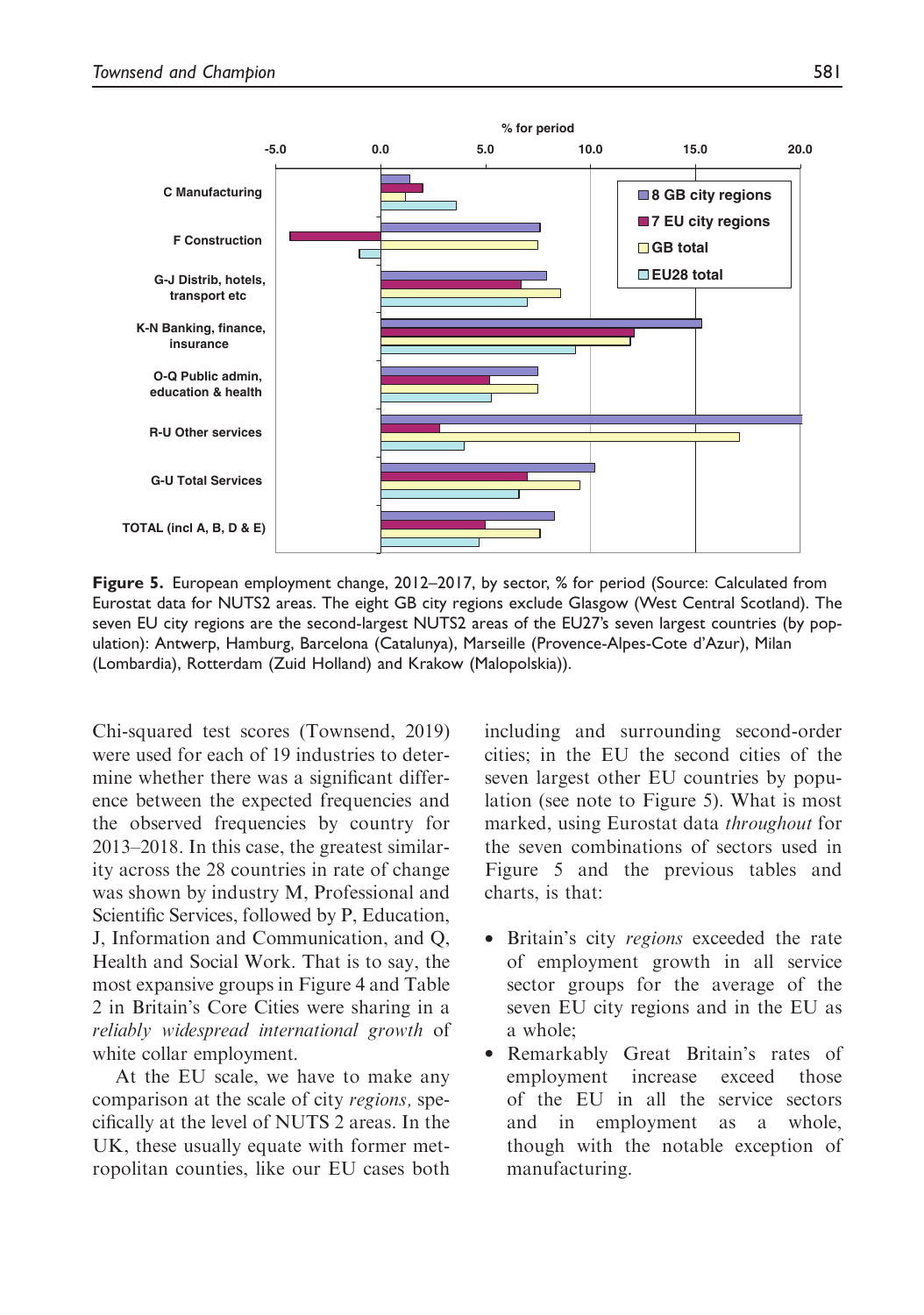These results are a reminder of a more fundamental feature of the UK economy, namely the widely commented lack of productivity improvements since the 2008 recession in both the country and its Core Cities (Core Cities UK, 2020), which themselves lie beyond the scope of this article.

### Conclusion

This article has aimed at a better understanding of the growth spurt which Britain's second-order cities recorded in the 2010s and its implications for the surrounding sets of smaller cities and towns that have collectively been labelled 'leftbehind places' (LBP). We have approached this task by calculating change in workplace employment for 2012–2017, using threeyear averages around these two dates to minimise the effect of sample error, and disaggregated the total change by type of worker, occupational status and industrial sector. Our primary focus has been on the nine cities that we have examined in previous work, namely the current members of the Core Cities Group bar its two most recent joiners, comparing their record with that of Great Britain as a whole and with their hinterlands, the latter being split between their adjacent 'metropolitan rings' and the rest of their regions.

Our results provide clear confirmation of the great strides made by Britain's secondorder cities in the 2010s indicated by other recent observations (e.g. Beatty and Fothergill, 2020). Given their generally lacklustre record in previous decades (Champion and Townsend, 2013; Townsend and Champion, 2014), it has been impressive to see the nine Core Cities' growth over the five-year study period exceeding the national rate by a considerable margin. We have found this to be the case for all the main types of worker – male, female, full-time, part-time, employees and especially the self-employed – though, significantly, with *declining* shares of part-time and flexible jobs in the structure of growth. All but one of our seven Northern cities surpassed the national rate, the exception being Newcastle. Moreover, compared to the national average, the nine in aggregate are characterised by particularly strong growth in the three highest-status occupational groups, namely managerial, professional and technical work, and in all the broad industrial sectors apart from manufacturing and transport. In particular, they have benefited from being home to universities and hospitals, plus a wide range of business services and hospitality. Also, their growth outpaced that of a set of EU comparator city regions in all broad sectors apart from manufacturing at this time.

By the same token, however, the Core Cities' employment growth over this period outstripped that of the areas forming their local and regional contexts, both in aggregate and for fully seven of the nine cases, the exceptions being Bristol and Nottingham. It was not that the their 'rings' and the rest of their regions experienced a decrease in jobs (except in the one case of Liverpool's ring), but that this was a period of national job growth  $(+7.7\%$  for the five-year period) and these areas fell short of that in all but three cases, these being the rings of Bristol and Nottingham and the rest of Birmingham's region beyond its ring. Our aggregate analyses show that both parts of the cities' hinterlands lagged behind the national rate of growth for all six types of worker that we examined. Even in terms of our main occupational and industrial breakdowns, there were relatively few instances of either of these area types significantly outperforming the national rate: somewhat more commonly for the rings – this for three out of the four lowest-status occupations along with construction, transport and 'other services' – but for the regional remainders only for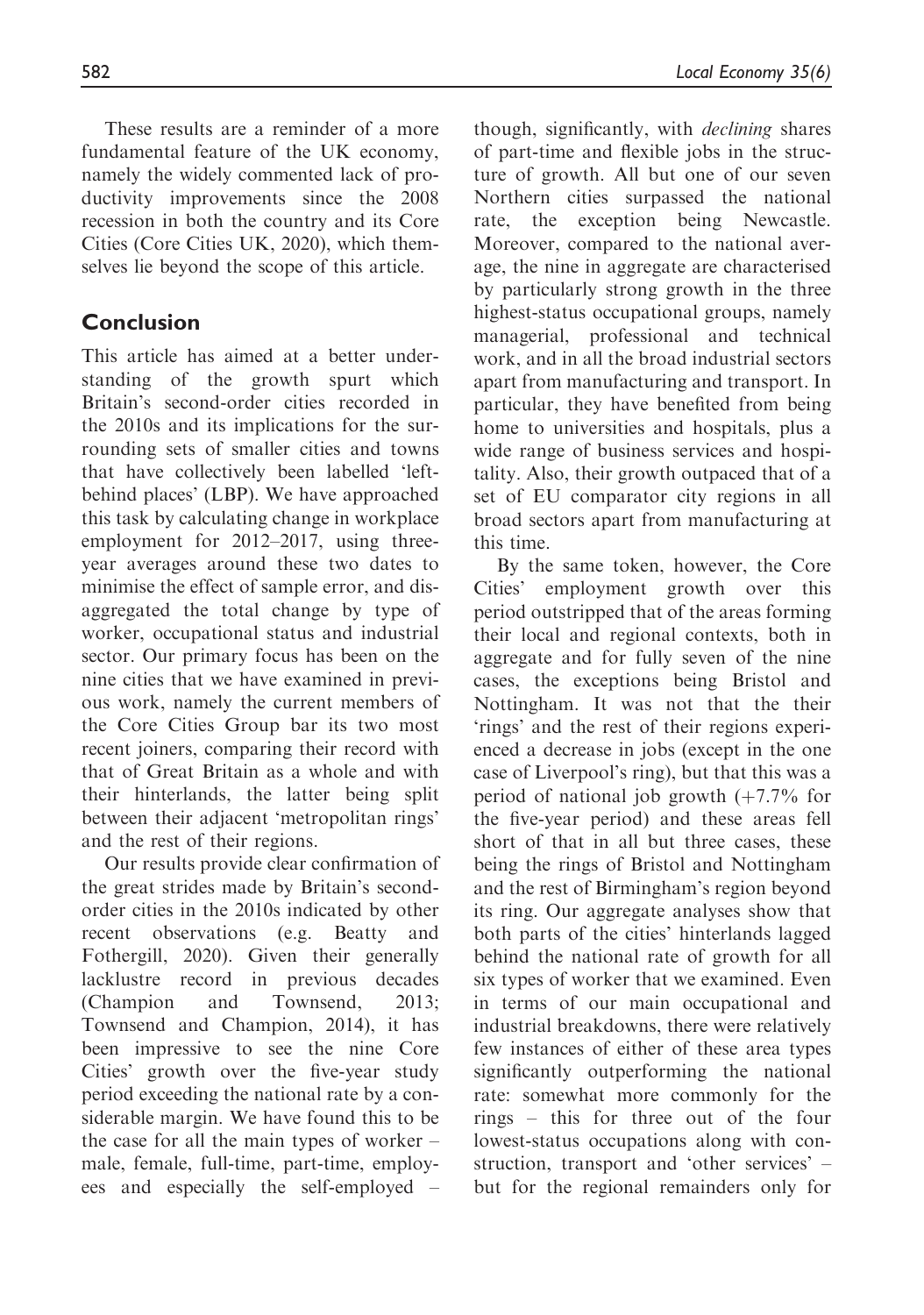manufacturing. On this basis, during the 2010s the parts of the country that are home to the majority of its 'left-behind places' were generally trailing the Core Cities in the quantity of their employment growth and, also to a large extent, in its quality. This suggests that the skills of the cities' workforces were both cause and expression of their richness of jobs. But we must also remember that this richness is due not only to agglomeration providing efficient trading links between firms, but also to size underpinning their higher order activities, compared with other areas, whether in the retailing 'hierarchy' or the status of their hospitals and educational institutions.

Against the background of these findings, what would we expect for the prospects of our cities' rings and their regional remainders? We have found very little evidence of trickle down: Table 2 shows divergence of trends between cities and their rings. In any case, normally 'trickle down' occurs as a national economic recovery matures, with growth spreading out regionally from the South East and – to a more limited extent – hierarchically from London to the second-order cities, but its strength often fades over time before diffusing to LBPs. But even more crucially perhaps, how sustainable is the sort of recent growth observed for the Core Cities themselves, and to what extent is it the sort of growth that could trickle down to the LBPs, remembering that we typified the larger ones as North Staffordshire, Lancashire, Tees Valley, Humberside and the Derbyshire Coalfield? The data we have analysed do not themselves lead to clear conclusions, but there are possibly two lines of argument, both negative: a lot of the Core Cities' growth has been in the 'quaternary' types of economic activity that are associated with larger agglomerations; and a lot has been in low-productivity activities, as reflected in the lack of productivity increase in Britain's regional cities since the 2000s. There is a broad policy conclusion here indicating that LBPs cannot rely on trickle-down even in normal times – direct interventions are needed and on a larger scale than the Town Deals, so as to achieve the 'levelling up' promised by the Johnson government both between and within the regions. As part of this, there should be a push on investment not only in transport (The Economist, 2019) but in Further Education, a sector that is more widely represented in LBPs than is the HE sector.

At the time of writing, however, the foreseeable future is dominated by the effects of Brexit and Coronavirus. Most analyses of Brexit expect its effects to be concentrated on physical trade, such that economic losses will be felt most in manufacturing areas – and, in the case of a 'no-deal Brexit', particularly in the so-called 'Red Wall' constituencies (Partington, 2020). By contrast, the main employment effects of the pandemic would seem to be much more nationwide, but places specialising in sectors like oil, air transport and vehicle and aircraft manufacture are expected to be badly affected, at least in the short term. In the medium term, cities are seen as enjoying a good structural position through their resilient service industries. However, some activities – even universities perhaps – may be subject to redundancies. Much of the recent job growth which we have identified is in firms that are not as well rooted as longerestablished enterprises and also possibly in more precarious work as self-employed or flexible workers, even if mostly full-time. A further threat to the cities is the partial replacement of the pattern of office commuting by electronic working from home. If this is only for part of the week (helped by new part-time rail season tickets), it may not even be visible in future employment figures. Nonetheless, it is already the subject of wide comment about the fate of city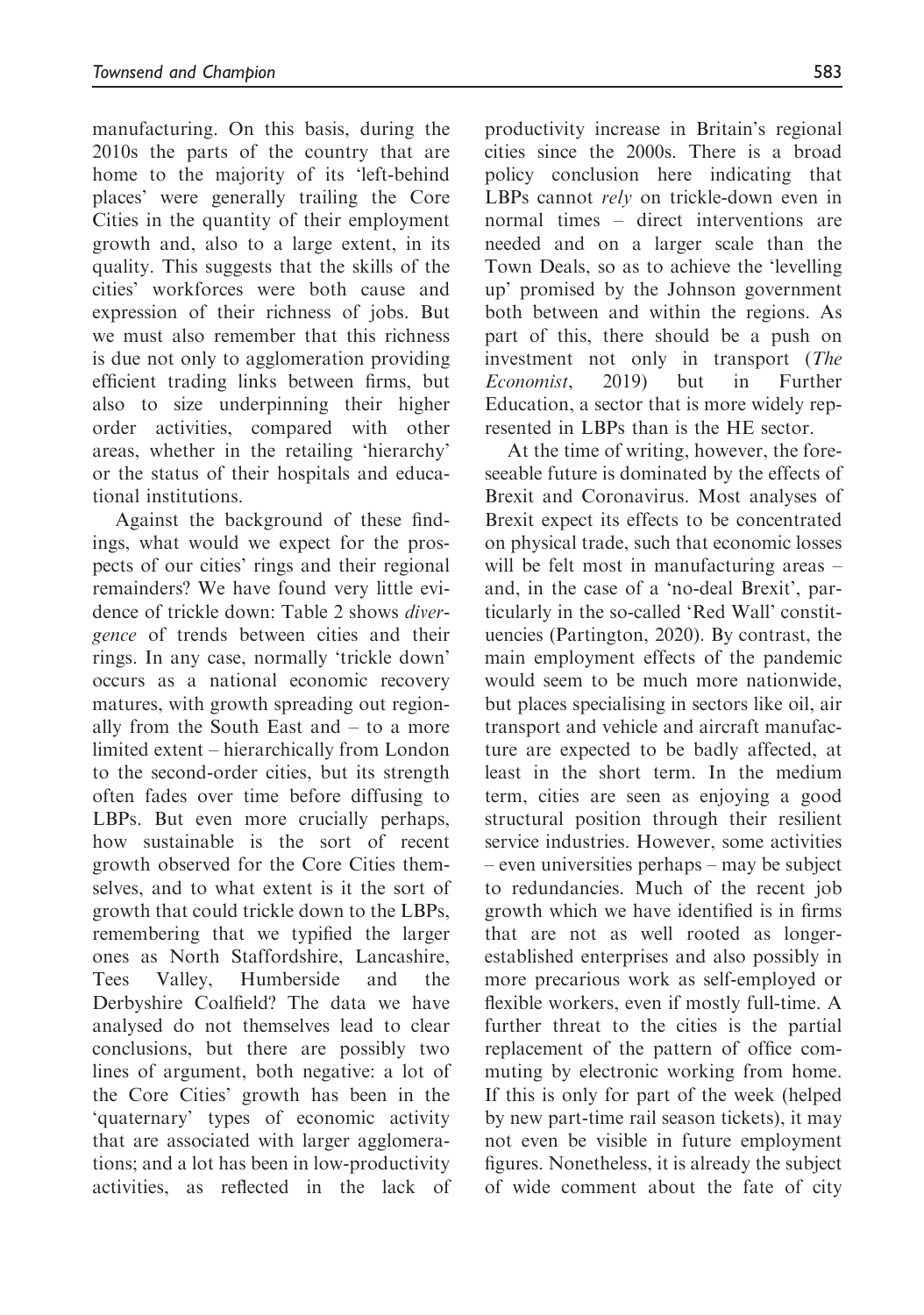hospitality sectors, notably the restaurants which headed the growth list in Table 2. A reduction in commuting would relieve the railways of the congestion and timetabling problems created by the job growth we have seen in Manchester, Birmingham and Leeds. If much of this home working continues after the relaxation of lockdown, then there will be some direct benefit to the LBPs' local spending while the Core Cities' hospitality and retail sectors continue to suffer. Indirectly, there is wide reporting (e.g. Gallagher, 2020) that more people may find it desirable to move home out of the major cities to the rings and wider areas around them, if they can work from home most of the time. Unusually, one firm went further (Kollewe, 2020) in saying that the pandemic has prompted a shift of offices themselves: 'It's a pivot into the suburbs and the rings around London, Birmingham and Manchester'. This is a useful reminder that the growth of Britain's Core Cities has fluctuated considerably over the last 20 years, while a widespread revival of Midlands and Northern regions can only be viewed as tentative.

## Acknowledgements

The authors are grateful to two anonymous referees for their helpful comments on the first version of this paper.

## Declaration of Conflicting Interests

The author(s) declared no potential conflicts of interest with respect to the research, authorship, and/or publication of this article.

## Funding

The author(s) received no financial support for the research, authorship, and/or publication of this article.

## ORCID iD

Tony Champion **D** [https://orcid.org/0000-0001-](https://orcid.org/0000-0001-5478-9682) [5478-9682](https://orcid.org/0000-0001-5478-9682)

## **References**

- Beatty C and Fothergill S (2019) Local productivity: The real differences across UK cities and regions. Report, Sheffield Hallam University, UK.
- Beatty C and Fothergill S (2020) Recovery or stagnation? Britain's older industrial towns since the recession. Regional Studies 54(9): 1238–1249. DOI: 10.1080/ 00343404.2019.1699651.
- Beatty C, Fothergill S and Gore T (2019) The State of the Coalfields 2019: Economic and social conditions in the former coalfields of England, Scotland and Wales. A Report for the Coalfields Regeneration Trust, Sheffield Hallam University, UK.
- Breheny M, Hall P and Hart D (1987) Northern Lights: A Development Agenda for the North in the 1990s. London: Derrick, Wade & Walters.
- Cambridge Econometrics (2018) The economic performance and resilience of the UK's Core Cities. Final Report for Core Cities UK, Cambridge Econometrics, UK.
- Carter A (2018) Labour can't help 'left-behind' towns by overlooking struggling cities. The Times, 24 September.
- Centre for Cities and Core Cities Group (2018) Talk of the Town – the Economic Link between Cities and Towns. London: Centre for Cities.
- Champion AG and Green AE (1985) In search of Britain's booming towns. CURDS Discussion Paper 72, University of Newcastle upon Tyne, UK.
- Champion AG, Green AE, Owen DW, et al. (1987) Changing Places: Britain's Demographic, Economic and Social Complexion. London: Edward Arnold.
- Champion T and Townsend A (2011) The fluctuating record of economic regeneration in England's second-order city regions, 1984– 2007. Urban Studies 48: 1539–1562.
- Champion AG and Townsend AR (1990) Contemporary Britain: A Geographical Perspective. London: Edward Arnold.
- Champion T and Townsend A (2013) Great Britain's second-order city regions in recessions. Environment and Planning A: Economy and Space 46: 362–382.
- Core Cities UK (2020) Initial response from Core Cities UK to new OECD report enhancing